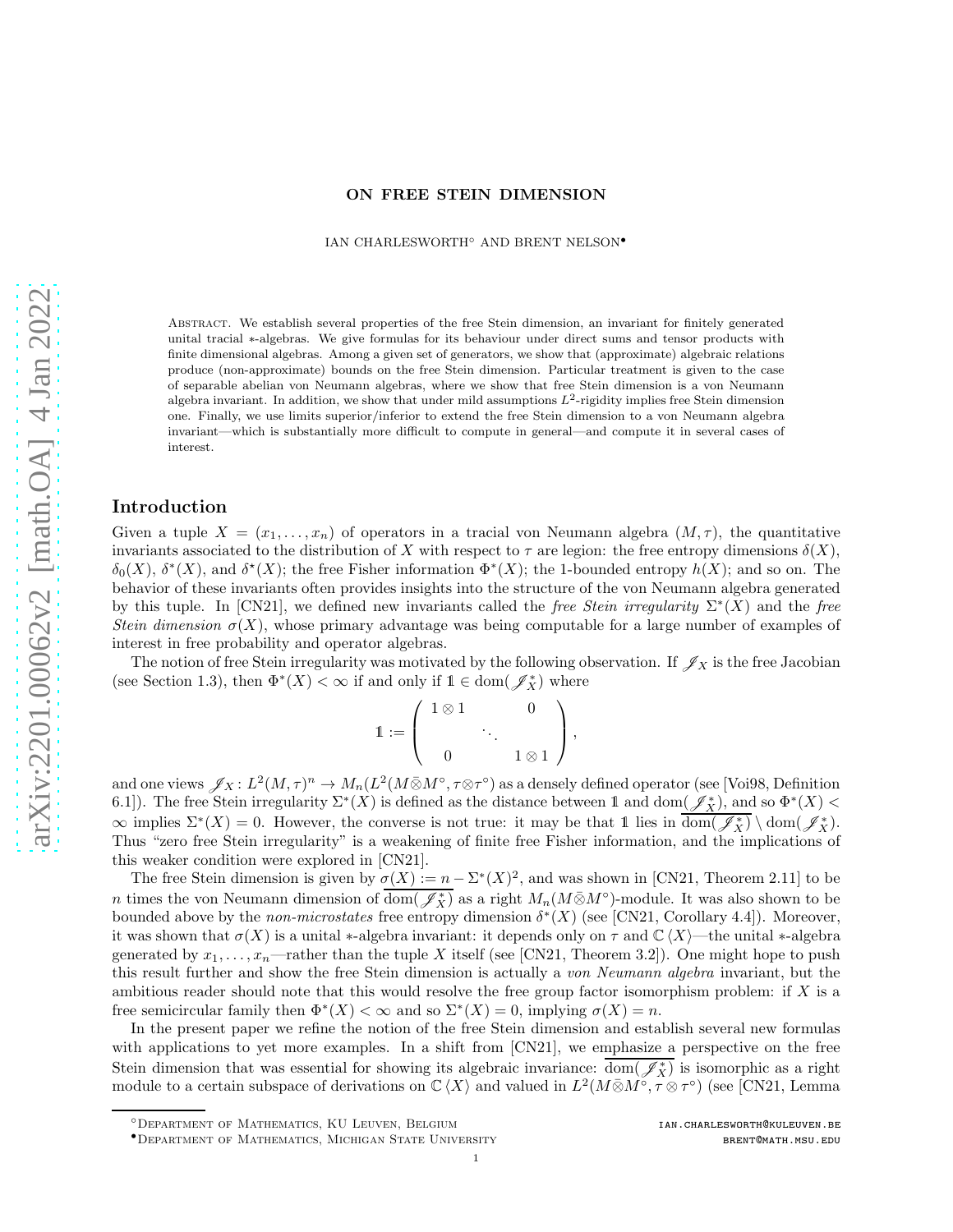3.1]). Focusing on the unital \*-algebra  $\mathbb{C}\langle X\rangle$  rather than the particular tuple X has a number of algebraic advantages which we reap below. In particular, we will work with the free Stein dimension of an algebra A with a trace  $\tau$  below—rather than that of a tuple of variables with a distribution—and so use  $\sigma(A, \tau)$  rather than  $\sigma(X)$ , or more generally  $\sigma(B \subset A, \tau)$  for derivations vanishing on a subalgebra B; see Definition [1.5.](#page-5-0)

After some preliminaries in Section [1,](#page-1-0) we prove in Section [2](#page-5-1) that the free Stein dimension satisfies certain direct sum and tensor products formulas (see Theorem [2.4](#page-7-0) and Corollary [2.6\)](#page-9-0). A key intermediate result is that one can always decompose  $\sigma(A, \tau) = \sigma(B \subset A, \tau) + \sigma(B, \tau)$  for any finite dimensional  $\ast$ -subalgebra  $B \subset A$  (see Theorem [2.1\)](#page-5-2). This result also allows us to compute  $\sigma(A, \tau) = t$  for a particular A generating an interpolated free group factor  $L(\mathbb{F}_t)$  (see Example [2.3\)](#page-7-1).

In Section [3](#page-9-1) we show how algebraic relations (even asymptotic ones) can be used to give effective upper bounds on the free Stein dimension. Notably, we show that the existence of a diffuse central element in A implies  $\sigma(A, \tau) = 1$  (see Corollary [3.3\)](#page-10-0). We also show that in the case that the free Stein dimension is maximized (i.e.  $\sigma(A, \tau) = n$  when A contains a generating set  $X = X^*$  of size n), adding certain certain elements of  $A''$  to A cannot increase the free Stein dimension (see Theorem [3.6\)](#page-11-0).

In Section [4,](#page-12-0) we show that the free Stein dimension is an invariant for *separable abelian* von Neumann algebras. In particular, if M is a separable abelian von Neumann algebra with faithful normal trace  $\tau$  and P denotes its set of minimal projections, then

$$
\sigma(A,\tau) = 1 - \sum_{p \in P} \tau(p)^2
$$

for any finitely generated unital  $*$ -algebra  $A \subset M$  satisfying  $A'' = M$  (see Theorem [4.3\)](#page-13-0).

In Section [5,](#page-14-0) using results from [\[Pet09\]](#page-21-2) and [\[DI16\]](#page-21-3) we show that if A'' is a non-amenable  $\text{II}_1$  factor and A contains a non-amenability set, then  $\sigma(A, \tau) > 1$  implies  $A''$  is not  $L^2$ -rigid (see Theorem [5.1\)](#page-15-0).

Finally, in Section [6](#page-15-1) we define new invariants for von Neumann algebras called the upper and lower free Stein dimension, which are defined via limits superior and inferior (respectively) of the net of free Stein dimensions of all finitely generated unital ∗-algebras, directed by inclusion. While these invariants are much more difficult to compute in practice, we show that they inherit many of the properties of the free Stein dimension and that they can computed in few a interesting cases (see Theorems [6.5](#page-17-0) and [6.6\)](#page-18-0).

Acknowledgements We would like to thank Srivatsav Kunnawalkam Elayavalli, Michael Hartglass, Benjamin Hayes, Jesse Peterson, and Dimitri Shlyakhtenko for many helpful discussions related to this paper. The first and second authors were supported by NSF grants DMS-1803557 and DMS-1856683, respectively. The first author was also supported by long term structural funding in the form of a Methusalem grant from the Flemish Government.

### <span id="page-1-0"></span>1. Preliminaries

**1.1 Notation** Throughout, a tracial von Neumann algebra is a  $(M, \tau)$  consisting of a finite von Neumann algebra M with a choice of a faithful normal tracial state  $\tau$ . We denote by  $L^2(M, \tau)$  the GNS Hilbert space corresponding to  $\tau$  and identify M with its representation on this space. We let  $M^{\circ} = \{x^{\circ} : x \in M\}$  denote the opposite von Neumann algebra, represented on  $L^2(M^{\circ}, \tau^{\circ})$  which can be identified with the dual Hilbert space to  $L^2(M,\tau)$ . We let  $M\bar{\otimes}M^{\circ}$  denote the von Neumann algebra tensor product, which is equipped with the tensor product trace  $\tau \otimes \tau^{\circ}$  and represented on  $L^2(M \bar{\otimes} M^{\circ}, \tau \otimes \tau^{\circ})$ . We will typically repress the '∘' notation on elements of  $M\bar{\otimes}M^{\circ}$ . We denote by  $J_{\tau}$  and  $J_{\tau\otimes\tau^{\circ}}$  the Tomita conjugation operators on  $L^2(M,\tau)$  and  $L^2(M\bar{\otimes}M^{\circ},\tau\otimes\tau^{\circ})$ , respectively, determined by  $J_{\tau}(x) = x^*$  and  $J_{\tau\otimes\tau^{\circ}}(a\otimes b) = a^*\otimes b^*$ for  $x, a, b \in M$ . We also let  $J_{\text{HS}}$  denote the conjugate linear isometric involution on  $L^2(M\bar{\otimes}M^{\circ}, \tau\otimes\tau^{\circ})$ determined by  $J_{\text{HS}}(a\otimes b) = b^* \otimes a^*$  for  $a, b \in \mathcal{H}$ , which we note is simply the usual adjoint on  $\text{HS}(L^2(M, \tau)) \cong$  $L^2(M\bar{\otimes}M^\circ,\tau\otimes\tau^\circ).$ 

Our fundamental objects of study will be unital ∗-subalgebras  $B \subset A \subset M$  such that A is finitely generated over B. In particular, given a finite subset  $X = X^* \subset M$ ,  $B \langle X \rangle$  denotes the unital  $*$ -algebra generated by  $X \cup B$ . The von Neumann subalgebras of M and  $M \bar{\otimes} M^{\circ}$  generated by A and  $A \otimes A^{\circ}$  are denoted A'' and  $(A \otimes A^{\circ})''$ , respectively, and their closures in  $L^2(M, \tau)$  and  $L^2(M \bar{\otimes} M^{\circ}, \tau \otimes \tau^{\circ})$  are denoted  $L^2(A, \tau)$  and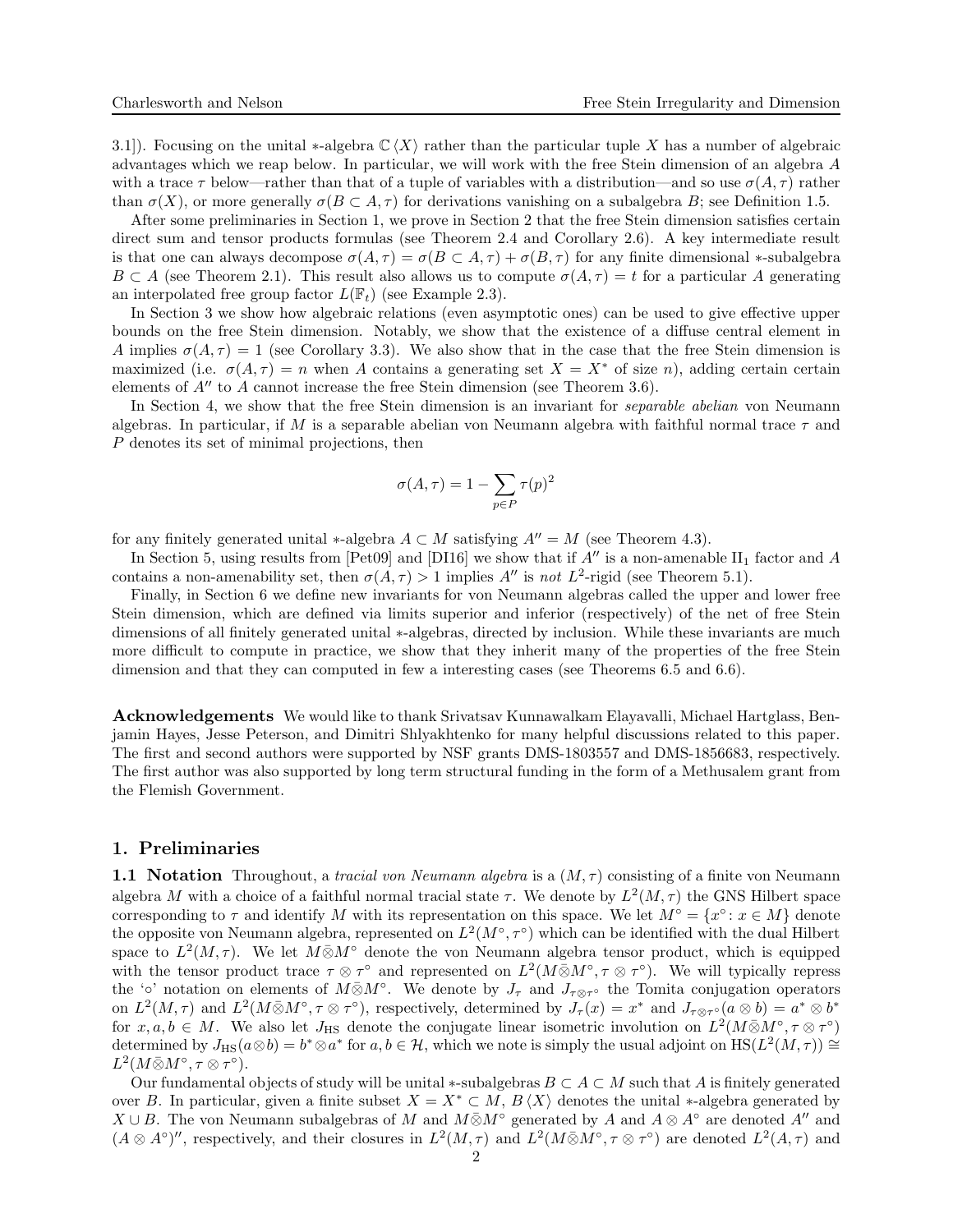$L^2(A\otimes A^\circ, \tau\otimes \tau^\circ)$ , respectively. For a unital \*-subalgebra  $B\subset A$ , we let  $L^2_B(A\otimes A^\circ, \tau\otimes \tau^\circ)$  denote the subspace of B-central vectors.

**1.2 Free Calculus** Let  $(M, \tau)$  be a tracial von Neumann algebra with unital ∗-subalgebra  $B \subset M$ . Given a finite subset  $X = X^* \subset M$ , let  $T_X = \{t_x : x \in X\}$  be a set of formal variables equipped with the involution  $t_x^* := t_{x^*}$ . We denote by  $B\langle T_X \rangle$  the ∗-algebra formally spanned by elements of the form

$$
b_0t_{x_1}b_1\cdots b_{d-1}t_{x_d}b_d,
$$

where  $b_0, \ldots, b_d \in B$  and  $x_1, \ldots, x_d \in X$ . Let  $ev_X : B\langle T_X \rangle \to B\langle X \rangle$  be the \*-homomorphism determined by

$$
ev_X(b_0t_{x_1}b_1\cdots b_{d-1}t_{x_d}b_d) := b_0x_1b_1\cdots b_{d_1}x_{b_d}b_d.
$$

Given  $p \in B\langle T_X \rangle$ , we will write  $p(X)$  for ev<sub>X</sub> $(p)$ .

Let us write  $A = B \langle X \rangle$ , the subalgebra of M generated by B and X. The free difference quotients are the derivations  $\partial_{x:B} : B \langle T_X \rangle \to B \langle T_X \rangle \otimes B \langle T_X \rangle^{\circ}$  defined by linearity and the conditions

$$
\partial_{x:B}(t_y) = \delta_{x=y} 1 \otimes 1,
$$
  

$$
\partial_{x:B}(pq) = p \partial_{x:B}(q) + \partial_{x:B}(p)q.
$$

When X admits no algebraic relations, these give rise to densely defined operators  $L^2(A) \to L^2(A \otimes A^{\circ})$ ; even when  $X$  admits relations, they still give densely defined relations

$$
\{(p(X),(\partial_{x:B}p)(X))\colon p\in B\langle T_X\rangle\}\,
$$

which admit adjoints  $L^2(A \otimes A^{\circ}) \to L^2(A)$ . Because the relations are densely defined, their adjoints are unbounded operators  $\partial_{x:B}^* : L^2(A \otimes A^{\circ}) \to L^2(A)$ , although they may not themselves be densely-defined. Explicitly,  $\xi \in \text{dom}(\partial_{x:B}^*) \subset L^2(A \otimes A^{\circ})$  if and only if there is  $\eta \in L^2(A)$  so that for every  $p \in B\langle T_X \rangle$ ,

$$
\langle \eta, p(X) \rangle_{\tau} = \langle \xi, \partial_{x:B} p \rangle_{\tau \otimes \tau^{\circ}},
$$

in which case  $\eta = \partial_{x:B}^* \xi$ .

We write  $\partial_{X:B}$  for the free gradient,

$$
\partial_{X:B} : B \langle T_X \rangle \longrightarrow (B \langle T_X \rangle \otimes B \langle T_X \rangle^{\circ})^X
$$

$$
p \longmapsto (\partial_{x:B} p)_{x \in X}.
$$

Likewise, for  $d \in \mathbb{N}$  we define the *free Jacobian* 

$$
\mathscr{J}_{X:B}: B \langle T_X \rangle^d \longrightarrow M_{d \times X} (B \langle T_X \rangle \otimes B \langle T_X \rangle^{\circ})
$$
  

$$
(p_i)_i \longmapsto (\partial_{x:B} p_i)_{i,x}.
$$

As with  $\partial_{x:B}$ , these can be thought of as densely-defined relations from  $L^2(A)$  to  $L^2(A \otimes A^{\circ})^X$  and from  $L^2(A)^d$  to  $M_{d\times|X|}$   $(L^2(A\otimes A^{\circ}))$ , respectively, and they have corresponding unbounded (though not necessarily densely-defined) adjoints  $\partial_{X:B}^*$  and  $\mathscr{J}_{X:B}^*$ . When  $B=\mathbb{C}$ , we will elide it from the subscript.

We now recall some concepts from [\[CN21\]](#page-21-0). Let 1 denote the identity matrix in  $M_{|X| \times |X|}(L^2(A \otimes A^{\circ}))$ . The free Stein irregularity of X, denoted  $\Sigma^*(X : B)$ , is the distance from 1 to  $\overline{\text{dom } \mathscr{J}_{X:B}^*}$  measured in the Hilbert-Schmidt norm on  $M_{|X| \times |X|}(L^2(A \otimes A^{\circ}))$ . Meanwhile, the *free Stein dimension* is the quantity  $\sigma(X : B) = \dim_{A \otimes A} \circ \overline{\text{dom}(\partial_{X:B}^*)}$ . These two are related by the equation  $\sigma(X : B) = |X| - \Sigma^*(X : B)^2$ ; see [\[CN21,](#page-21-0) Theorem 2.11, Definition 2.12].

<span id="page-2-0"></span>1.3 Derivation Spaces and Free Stein Dimension Let  $A \subset M$  be a unital \*-subalgebra. We denote by  $\text{Der}(A, \tau)$  the vector space of derivations  $\delta: A \to L^2(A \otimes A^{\circ}, \tau \otimes \tau^{\circ})$ . We will also consider the following subspaces:

- InnDer( $A, \tau$ ): the inner derivations  $\delta = [\cdot, \xi]$  for some  $\xi \in L^2(A \otimes A^\circ, \tau \otimes \tau^\circ);$
- $Der_{1\otimes 1}(A,\tau)$ : the derivations  $\delta$  with  $1\otimes 1 \in \text{dom}(\delta^*)$  when  $\delta$  is viewed as a densely defined operator  $L^2(A,\tau) \to L^2(A \otimes A^\circ, \tau \otimes \tau^\circ).$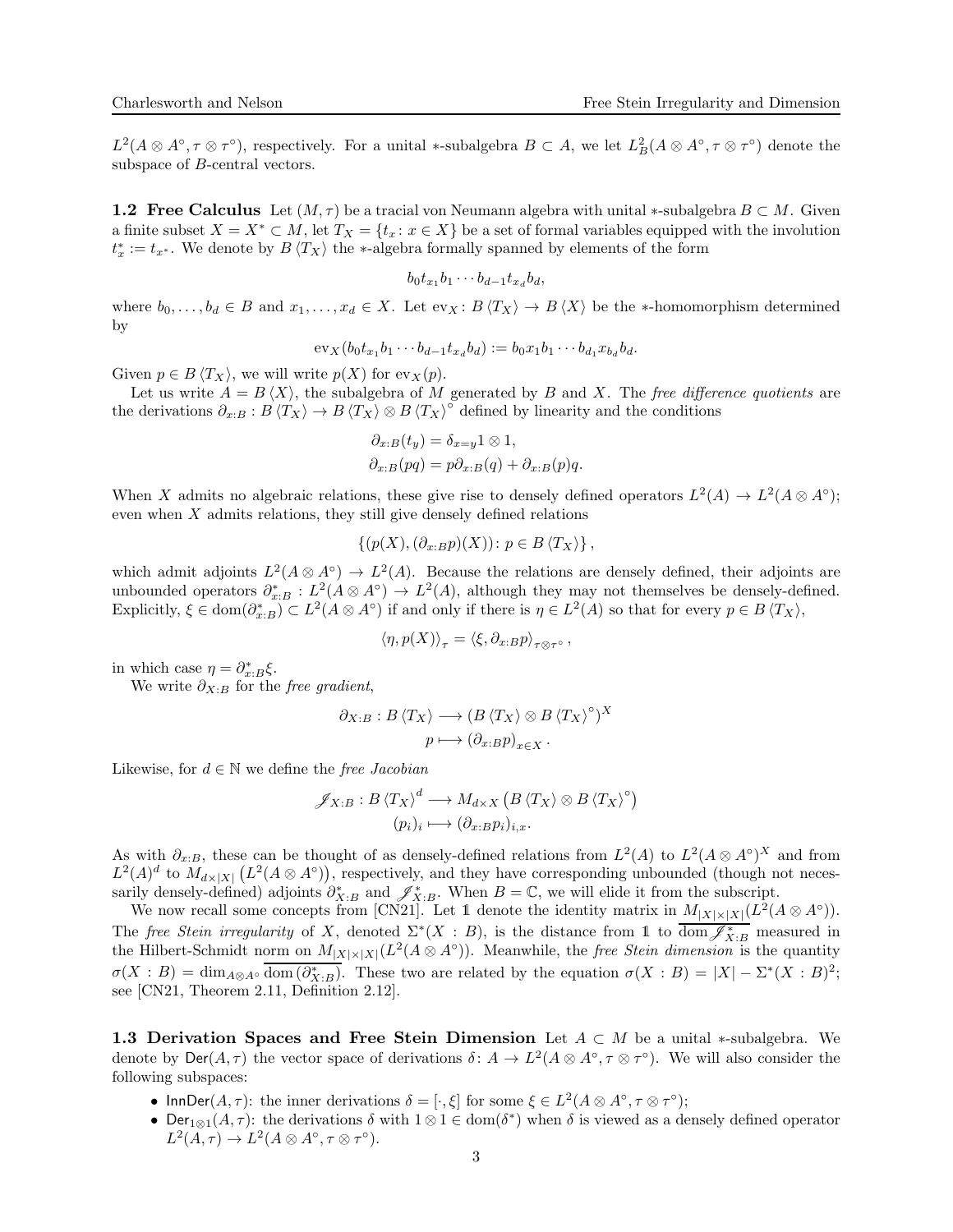If  $B \subset A$  is a unital ∗-subalgebra, then we write  $\text{Der}(B \subset A, \tau)$  for the subspace of derivations vanishing on B and  $\textsf{InnDer}(B \subset A, \tau)$  and  $\textsf{Der}_{1\otimes 1}(B \subset A, \tau)$  for the corresponding subspaces. Note that  $\textsf{Der}(A, \tau)$  =  $Der(\mathbb{C} \subset A, \tau).$ 

The condition  $1 \otimes 1 \in \text{dom}(\delta^*)$  for  $\delta \in \text{Der}_{1 \otimes 1}(A, \tau)$  implies  $A \otimes A^{\circ} \subset \text{dom}(\delta^*)$  by the same proof as [\[Voi98,](#page-21-1) Proposition 4.1]. Consequently,  $\delta: L^2(A, \tau) \to L^2(A \otimes A^{\circ}, \tau \otimes \tau^{\circ})$  is closable as a densely defined operator. This fact will be used implicitly in the rest of the paper. The closure of  $\delta$  will be denoted  $\overline{\delta}$ . We also note that  $\text{InnDer}(A, \tau) \subset \text{Der}_{1\otimes 1}(A, \tau)$ , where

$$
([\cdot,\xi])^*(1\otimes 1)=(1\otimes \tau-\tau\otimes 1)(J_{\tau\otimes \tau}\circ \xi)
$$

for any  $\xi \in L^2(A \otimes A^\circ, \tau \otimes \tau^\circ)$ .

Recall that we say  $\delta \in \text{Der}(A, \tau)$  is real if  $J_{\text{HS}}\delta(x^*) = \delta(x)$  for all  $x \in A$ . Equivalently,

$$
\langle x\cdot\delta(y),\delta(z)\rangle_{\tau\otimes\tau^\circ}=\langle\delta(z^*),\delta(y^*)\cdot x^*\rangle_{\tau\otimes\tau^\circ}
$$

for all  $x, y, z \in A$ . For any  $\delta \in \text{Der}(A, \tau)$ , we can define  $\delta^{\dagger} \in \text{Der}(A, \tau)$  by  $\delta^{\dagger}(x) := J_{\text{HS}}\delta(x^*)$ . Then

$$
\operatorname{Re}(\delta) := \frac{1}{2}(\delta + \delta^{\dagger}) \quad \text{and} \quad \operatorname{Im}(\delta) := \frac{1}{2i}(\delta - \delta^{\dagger})
$$

are both real derivations. In particular, if  $\delta \in \text{Der}_{1\otimes 1}(B \subset A, \tau)$  then  $\delta^{\dagger}$ ,  $\text{Re}(\delta)$ ,  $\text{Im}(\delta) \in \text{Der}_{1\otimes 1}(B \subset A, \tau)$ with

$$
(\delta^{\dagger})^*(1 \otimes 1) = J_{\tau} \delta^*(1 \otimes 1)
$$

$$
(\text{Re}(\delta))^*(1 \otimes 1) = \frac{1}{2}(1 + J_{\tau})\delta^*(1 \otimes 1)
$$

$$
(\text{Im}(\delta))^*(1 \otimes 1) = \frac{i}{2}(1 - J_{\tau})\delta^*(1 \otimes 1).
$$

The right action of  $(A \otimes A^{\circ})''$  on  $L^2(A \otimes A^{\circ}, \tau \otimes \tau^{\circ})$  induces a right action on  $\textsf{Der}(B \subset A, \tau)$ :

$$
(\delta\cdot m)(x):=\delta(x)m
$$

for  $m \in (A \otimes A^{\circ})''$  and  $x \in A$ . In particular,  $\textsf{InnDer}(B \subset A, \tau)$  is invariant under the right action of  $(A \otimes A^{\circ})''$  while  $Der_{1\otimes 1}(B \subset A, \tau)$  is only invariant under the right action of  $A \otimes A^{\circ}$ . A priori, this is just an algebraic module structure, but we will see below that it can be made into a Hilbert module.

<span id="page-3-0"></span>**Lemma 1.1.** Let  $(M, \tau)$  be a tracial von Neumann algebra with unital ∗-subalgebras  $B \subset A \subset M$  such that A is finitely generated over B. Let  $X = X^* \subset A$  be any finite subset such that  $A = B \langle X \rangle$ . Define a linear map

$$
\phi_X \colon \text{Der}(B \subset A, \tau) \to L^2(A \otimes A^\circ, \tau \otimes \tau^\circ)^X
$$

$$
\delta \mapsto (\delta(x))_{x \in X}.
$$

 $\ddot{x}$ 

Then  $\phi_X$  is injective, right  $(A \otimes A^{\circ})''$ -linear, and has closed range. Moreover, if  $ev_X : B \langle T_X \rangle \to B \langle X \rangle$  is injective then  $\phi_X$  is surjective.

Proof. Any  $\delta \in \text{Der}(B \subset A, \tau)$  is uniquely determined by its values on X. Hence  $\phi_X$  is injective. Also  $\phi_X(\delta \cdot m) = \phi_X(\delta) \cdot m$  for  $m \in (A \otimes A^{\circ})''$  acting diagonally. Next, suppose

$$
(\xi_x)_{x \in X} = \lim_{n \to \infty} (\delta_n(x))_{x \in X}
$$

for some sequence  $(\delta_n)_{n\in\mathbb{N}}\subset \text{Der}(B\subset A,\tau)$ . This implies for all  $p\in B\langle T_X\rangle$  that

$$
\delta_n(p(X)) = \sum_{x \in X} \text{ev}_X(\partial_x, \, Bp) \# \delta_n(x) \to \sum_{x \in X} \text{ev}_X(\partial_x, \, Bp) \# \xi_x.
$$

Thus we can define a map  $\delta: A \to L^2(A \otimes A^\circ, \tau \otimes \tau^\circ)$  by

$$
\delta(p(X))) = \lim_{n \to \infty} \delta_n(p(X)).
$$

It follows that  $\delta$  satisfies the Leibniz rule and vanishes on B. That is,  $\delta \in \text{Der}(B \subset A, \tau)$ . Also,  $\phi_X(\delta) =$  $(\xi_x)_{x\in X}$ , so the range of  $\phi_X$  is closed.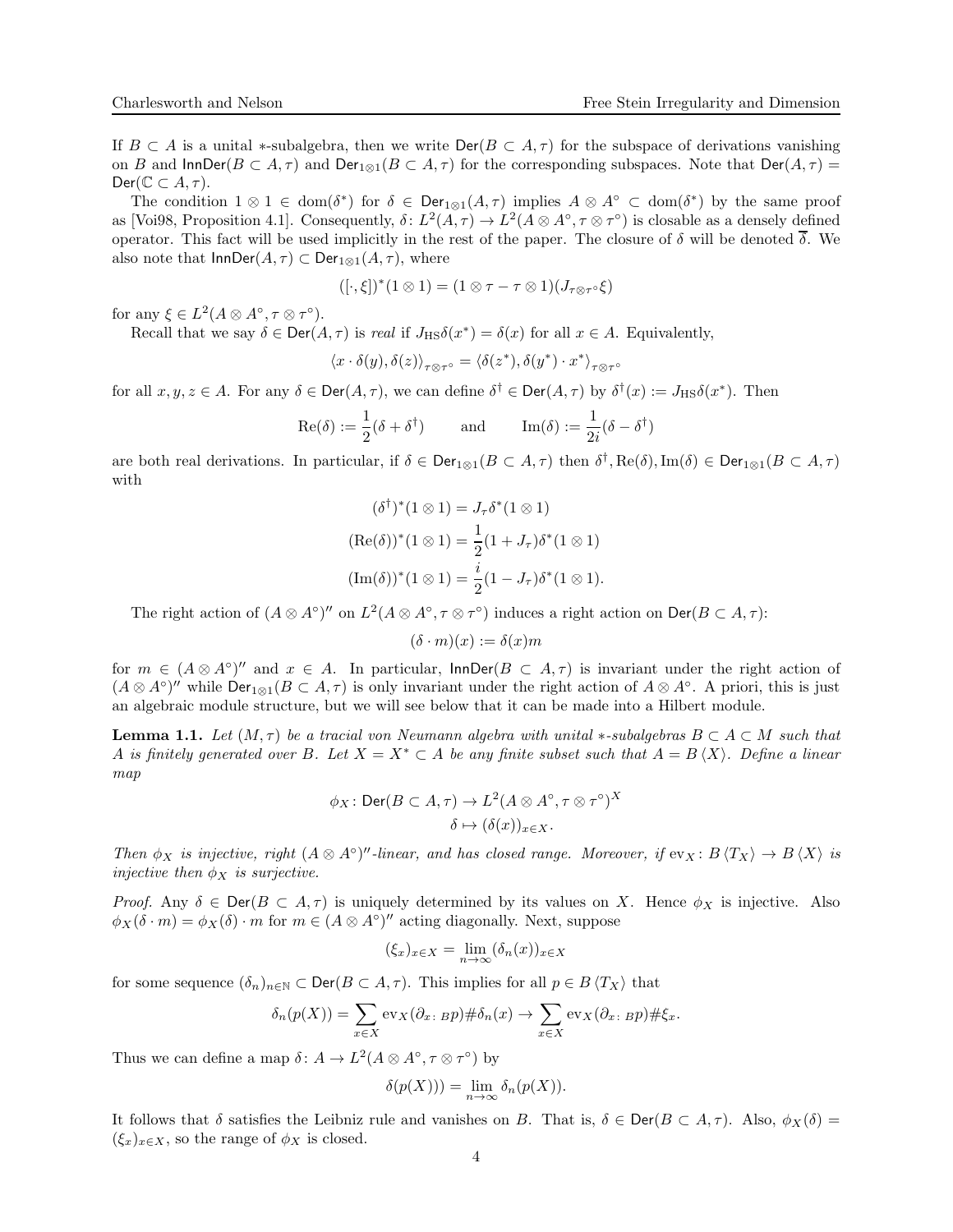If  $ev_X$  is injective, then  $\partial_x : B \in \text{Der}(B \subset A, \tau)$  for all  $x \in X$ . Then given any  $(\xi_x)_{x \in X} \subset L^2(A \otimes A^{\circ}, \tau \otimes$  $(\tau^{\circ})^X$ , we can define

$$
\delta:=\sum_{x\in X}\partial_{x\colon B}\#\xi_x
$$

and obtain  $\phi_X(\delta) = (\xi_x)_{x \in X}$ .

The above lemma implies that  $\text{Der}(B \subset A, \tau)$  is a Hilbert space under the inner product

$$
\langle \delta_1, \delta_2 \rangle_X := \sum_{x \in X} \langle \delta_1(x), \delta_2(x) \rangle_{\tau \otimes \tau^{\circ}}.
$$

Note that convergence with respect to the induced norm is equivalent to pointwise convergence on  $X$ , and consequently equivalent to pointwise convergence on A. Moreover,  $\text{Der}(B \subset A, \tau)$  is a closed subspace of  $Der(A, \tau)$  with respect to this norm.

Let  $Y = Y^* \subset A$  be a finite subset satisfying  $B \langle Y \rangle = A$ . For each  $y \in Y$ , there exists  $p_y \in B \langle T_X \rangle$  such that  $y = p_y(X)$ . Consequently, for  $\delta \in \text{Der}(B \subset A, \tau)$  we have

$$
\|\delta\|_Y^2 \le \sum_{\substack{x \in X \\ y \in Y}} \|(\partial_x, Bp_y)(X)\|^2 \|\delta\|_X^2.
$$

Similarly, one can bound  $\|\delta\|_X$  by a scalar multiple of  $\|\delta\|_Y$ ; that is, the norms are equivalent. Consequently, for a subset  $S \subset \text{Der}(B \subset A, \tau)$ , we let  $\overline{S}$  denote its closure with respect to any generating set  $X = X^*$  over B.

For any closed  $(A \otimes A^{\circ})''$ -invariant subspace  $\mathcal{H} \leq \text{Der}(B \subset A, \tau)$ , Lemma [1.1](#page-3-0) also implies  $\phi_X(\mathcal{H})$  is a right Hilbert  $(A \otimes A^{\circ})''$ -submodule of  $L^2(A \otimes A^{\circ}, \tau \otimes \tau^{\circ})^X$ , and so one can compute its von Neumann dimemsion. It turns out this is independent of the generating set  $X$ :

**Lemma 1.2.** Let  $X, Y \subset A$  be self-adjoint finite subsets satisfying  $B \langle X \rangle = B \langle Y \rangle = A$ . Then for any closed  $(A \otimes A^{\circ})''$ -invariant subspace  $\mathcal{H} \leq \text{Der}(B \subset A, \tau)$ , the von Neumann dimensions of  $\phi_X(\mathcal{H})$  and  $\phi_Y(\mathcal{H})$  as right Hilbert  $(A \otimes A^{\circ})''$ -modules agree:

$$
\dim \phi_X(\mathcal{H})_{(A\otimes A^\circ)''}=\dim \phi_Y(\mathcal{H})_{(A\otimes A^\circ)''}.
$$

Proof. The map

$$
\phi_Y \circ \phi_X^{-1} \colon \phi_X(\mathcal{H}) \to \phi_Y(\mathcal{H})
$$

is a bijection by Lemma [1.1.](#page-3-0) Moreover,

$$
\|\phi_Y \circ \phi_X^{-1}(\phi_X(\delta))\|_Y = \|\delta\|_Y \le c\|\delta\|_X,
$$

for some  $c > 0$  since the norms  $\|\cdot\|_X$  and  $\|\cdot\|_Y$  are equivalent. Thus  $\phi_Y \circ \phi_X^{-1}$  is continuous, and by symmetry so is its inverse  $\phi_X \circ \phi_Y^{-1}$ . Therefore it is a right Hilbert  $(A \otimes A^{\circ})''$ -module isomorphism and the dimensions  $\Box$  agree.

In light of the previous lemma, we make the following definition:

**Definition 1.3.** Let  $(M, \tau)$  be a tracial von Neumann algebra with unital ∗-subalgebras  $B \subset A \subset M$  such that A is finitely generated over B. For a closed  $(A \otimes A^{\circ})''$ -invariant subspace  $\mathcal{H} \leq \text{Der}(B \subset A, \tau)$ ,

$$
\dim \mathcal{H}_{(A\otimes A^{\circ})''} := \dim \phi_X(\mathcal{H})_{(A\otimes A^{\circ})''},
$$

where  $X = X^* \subset A$  is any finite subset satisfying  $B\langle X \rangle = A$ .

An important first example comes from the space of inner derivations, or rather its closure which is a right Hilbert  $(A \otimes A^{\circ})''$ -module. Recall that  $L^2_B(A \otimes A^{\circ}, \tau \otimes \tau^{\circ})$  and  $L^2_A(A \otimes A^{\circ}, \tau \otimes \tau^{\circ})$  denote the B-central and A-central vectors in  $L^2(A \otimes A^\circ, \tau \otimes \tau^\circ)$ , respectively, which are right  $(A \otimes A^\circ)''$ -modules.

<span id="page-4-0"></span>**Lemma 1.4.** Let  $(M, \tau)$  be a tracial von Neumann algebra with unital ∗-subalgebras  $B \subset A \subset M$  such that A is finitely generated over B. For any

$$
\mathcal{H}_{(A\otimes A^\circ)''}\leq L_B^2(A\otimes A^\circ,\tau\otimes \tau^\circ)\ominus L_A^2(A\otimes A^\circ,\tau\otimes \tau^\circ)
$$

one has

$$
\dim \overline{\{[\cdot,\xi] : \xi \in \mathcal{H}\}}_{(A \otimes A^{\circ})''} = \dim \mathcal{H}_{(A \otimes A^{\circ})''}.
$$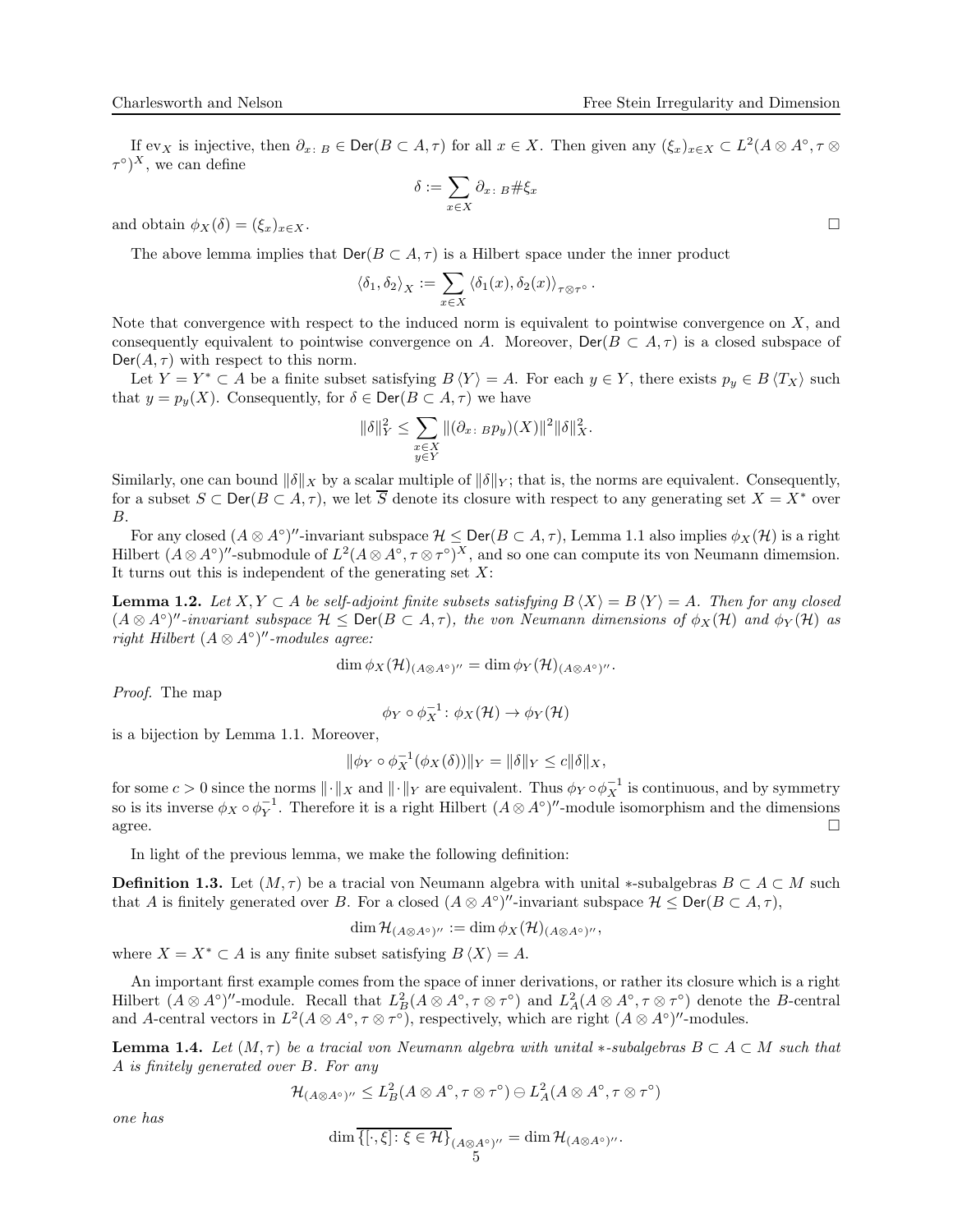*Proof.* Let  $p \in (A \otimes A^{\circ})''$  be the projection such that  $\mathcal{H} = pL^2(A \otimes A^{\circ}, \tau \otimes \tau^{\circ})$ , and consider the projective right  $(A \otimes A^{\circ})''$ -module

$$
P:=\{[\cdot, pm] \colon m\in (A\otimes A^\circ)''\} \subset \mathsf{Der}(B\subset A, \tau).
$$

The map  $p(A \otimes A^{\circ})'' \ni pm \mapsto [\cdot, pm] \in P$  is injective since the derivation  $[\cdot, pm]$  being zero implies pm is A-central and hence zero. Thus this map is a right  $(A \otimes A<sup>o</sup>)''$ -module isomorphism and therefore the dimensions of its domain and range agree (see [Lüc02, Equation 6.3]):

$$
\dim P_{(A\otimes A^{\circ})''} = \dim p(A\otimes A^{\circ})''_{(A\otimes A^{\circ})''} = \tau \otimes \tau^{\circ}(p) = \dim \mathcal{H}_{(A\otimes A^{\circ})''}.
$$

On the other hand, if  $X \subset A$  is a generating set then P has an inner product given by  $\langle \cdot, \cdot \rangle_X$ . So [Lüc02, Theorem 6.24] and the density of  $p(A \otimes A)''$  in  $\mathcal H$  imply

$$
\dim P_{(A\otimes A^{\circ})''} = \dim \overline{P}_{(A\otimes A^{\circ})''} = \dim \overline{\{[\cdot,\xi] : \xi \in \mathcal{H}\}}_{(A\otimes A^{\circ})''}.
$$

Also of interest for this paper is the right Hilbert  $(A \otimes A^{\circ})''$ -module of closed subspace  $\overline{\text{Der}_{1\otimes 1}(B \subset A, \tau)}$ . Recall that  $\textsf{Der}_{1\otimes 1}(B \subset A, \tau)$  is  $A \otimes A^{\circ}$ -invariant, and consequently its closure is  $(A \otimes A^{\circ})''$ -invariant by the Kaplansky density theorem. The dimension of this  $(A \otimes A<sup>o</sup>)''$ -module is the focus of this paper:

<span id="page-5-0"></span>**Definition 1.5.** Let  $(M, \tau)$  be a tracial von Neumann algebra, and let  $B \subset A \subset M$  be unital \*-subalgebras with A finitely generated over B. The free Stein dimension of A over B with respect to  $\tau$  is the quantity

$$
\sigma(B\subset A,\tau):=\dim\overline{{\rm Der}_{1\otimes 1}(B\subset A,\tau)}_{(A\otimes A^\circ)''}.
$$

For  $B = \mathbb{C}$ , we simply write  $\sigma(A, \tau)$ .

This quantity is equivalent to the quantity defined in [\[CN21\]](#page-21-0). Let  $X = X^* \subset A$  be a finite subset with  $B\langle X\rangle = A$ . Then  $\sigma(X : B)$  is the free Stein dimension of X over B defined in [\[CN21,](#page-21-0) Definition 2.12], and by [\[CN21,](#page-21-0) Lemma 3.1]

$$
\sigma(X:B) = \dim_{(B\langle X\rangle \otimes B\langle X\rangle^{\circ})''} \overline{\{(J_{\tau \otimes \tau^{\circ}}\delta(x))_{x \in X} : \delta \in \text{Der}_{1\otimes 1}(B \subset B\langle X\rangle, \tau)\}}
$$
  
= 
$$
\dim \overline{\text{Der}_{1\otimes 1}(B \subset B\langle X\rangle, \tau)}_{(B\langle X\rangle \otimes B\langle X\rangle^{\circ})''} = \sigma(B \subset A, \tau).
$$

Thus  $\sigma(B \subset A, \tau)$  is not a new quantity. Instead, we are merely attempting to adopt a more natural perspective in terms of derivations, which at the very least simplifies the exposition of the paper.

**Remark 1.6.** In [\[CS05\]](#page-21-5), Connes and Shlyakhtenko defined  $L^2$ -Betti numbers  $\beta_k^{(2)}$  $\binom{2}{k}(A,\tau)$  associated to tracial  $*$ -algebras. For  $k = 0, 1$  these can be expressed in the above notation as:

$$
\beta_0^{(2)}(A,\tau) = 1 - \dim \text{InnDer}(A,\tau)_{(A \otimes A^\circ)''},
$$
  

$$
\beta_1^{(2)}(A,\tau) = \dim \text{Der}(A,\tau)_{(A \otimes A^\circ)''} - \dim \text{InnDer}(A,\tau)_{(A \otimes A^\circ)''}
$$

(compare the end of the proof of [\[Shl21,](#page-21-6) Lemma 3.1]). Consequently, one always has

$$
\sigma(A,\tau) \le \dim \text{Der}(A,\tau)_{(A \otimes A^{\circ})''} = \beta_1^{(2)}(A,\tau) - \beta_0^{(2)}(A,\tau) + 1.
$$

If  $\sigma(A, \tau) = |X|$  some finite generating set  $X = X^* \subset A$ , then Lemma [1.1](#page-3-0) implies the above is an equality. This happens precisely when X has zero free Stein irregularity, for example whenever  $\Phi^*(X) < \infty$ . If A'' is diffuse so that  $L^2_A(A \otimes A^\circ, \tau \otimes \tau^\circ) = \{0\}$ , then Lemma [1.4](#page-4-0) implies  $\beta_0^{(2)}(A, \tau) = 0$ . So in this case the above inequality reduces to  $\sigma(A, \tau) \leq \beta_1^{(2)}(A, \tau) + 1$ .

### <span id="page-5-1"></span>2. Direct Sum and Amplification Formulae

In this section we show that the free Stein dimension satisfies the expected direct sum and amplification formulas (see Theorems [2.4](#page-7-0) and [2.5\)](#page-7-2). The key unifying feature in these proofs is that the algebras contain finite dimensional subalgebras.

<span id="page-5-2"></span>**Theorem 2.1.** Let  $(M, \tau)$  be a tracial von Neumann algebra with finitely generated unital ∗-subalgebra  $A \subset M$ . For a finite dimensional unital  $\ast$ -subalgebra  $B \subset A$ , one has

$$
\sigma(A,\tau) = \sigma(B \subset A, \tau) + \sigma(B, \tau).
$$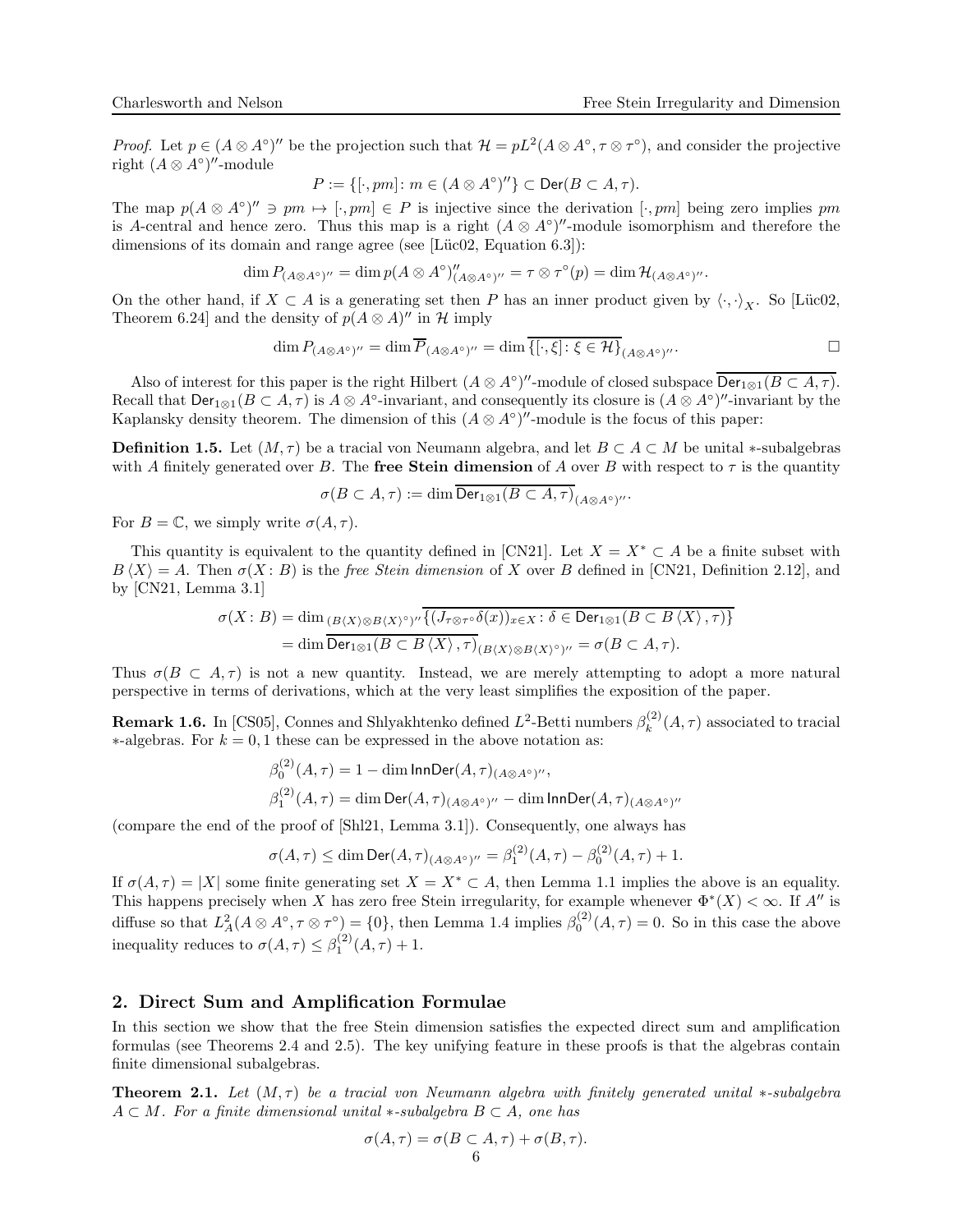Proof. Our strategy will be to show that for a carefully chosen generating set (and hence inner product), the orthogonal complement of  $\textsf{Der}_{1\otimes 1}(B \subset A, \tau)$  in  $\textsf{Der}_{1\otimes 1}(A, \tau)$  is isomorphic to  $L^2_B(A \otimes A^{\circ}, \tau \otimes \tau^{\circ})^{\perp}$ .

Fix a finite set  $X = X^* \subset A$  satisfying  $A = \mathbb{C}\langle X \rangle$  and fix a finite dimensional  $B \subset A$ . Then

$$
(B, \tau) = \left(\sum_{i=1}^{d} M_{n_i}(\mathbb{C}), \sum_{i=1}^{d} \alpha_i \text{tr}_{n_i}\right)
$$

for some  $n_1, \ldots, n_d \in \mathbb{N}$  and  $\alpha_1, \ldots, \alpha_d > 0$  satisfying  $\sum_{i=1}^d \alpha_i = 1$ . Let  $E := \{e_{j,k}^{(i)} : 1 \le i \le d, 1 \le j, k \le n_i\}$ be a family of multi-matrix units for B. Then

$$
p := \sum_{i=1}^d \frac{1}{n_i} \sum_{j,k=1}^{n_i} e_{j,k}^{(i)} \otimes e_{k,j}^{(i)}
$$

is the projection from  $L^2(A \otimes A^\circ, \tau \otimes \tau^\circ)$  onto the B-central vectors  $L^2_B(A \otimes A^\circ, \tau \otimes \tau^\circ)$ .

Consider the self-adjoint finite subset

$$
Y := \{exe' : x \in X, \ e, e' \in E\} \subset A.
$$

Since  $1 \in \text{span}(E)$ , it follows that  $\mathbb{C}\langle Y \rangle = A$ . Observe that for  $\delta \in \text{Der}(B \subset A, \tau)$ ,

$$
\sum_{y \in Y} y^* \delta(y) = \sum_{\substack{x \in X \\ e, e' \in E}} (e')^* x^* e^* \delta(exe') = \sum_{i=1}^d \sum_{j,k=1}^{n_i} (e_{j,k}^{(i)} \otimes e_{k,j}^{(i)}) \sum_{\substack{x \in X \\ e \in E}} x^* e^* e \delta(x),
$$

which is *B*-central. Similarly for  $\sum_{y \in Y} \delta(y)y^*$ . Thus for any  $\xi \in L^2(A \otimes A^{\circ}, \tau \otimes \tau^{\circ})$  one has

$$
\left\langle [\cdot,\xi],\delta\right\rangle_Y=\sum_{y\in Y}\left\langle [y,\xi],\delta(y)\right\rangle_{\tau\otimes\tau^\circ}=\sum_{y\in Y}\left\langle \xi,[y^*,\delta(y)]\right\rangle_{\tau\otimes\tau^\circ}=\sum_{y\in Y}\left\langle p\xi,[y^*,\delta(y)]\right\rangle_{\tau\otimes\tau^\circ}=\left\langle [\cdot,p\xi],\delta\right\rangle_Y.
$$

Therefore  $[\cdot, p\xi]$  is the projection of  $[\cdot, \xi]$  onto  $\text{Der}(B \subset A, \tau)$ .

Now, let  $\delta \in \text{Der}_{1\otimes 1}(A,\tau)$ . Since B is finite dimensional, there exists  $\xi \in L^2(A\otimes A^\circ, \tau \otimes \tau^\circ)$  with  $\delta|B = [\cdot, \xi]|B = [\cdot, (1-p)\xi]|B$ . The above arguments imply

$$
\delta = (\delta - [\cdot, (1-p)\xi]) + [\cdot, (1-p)\xi]
$$

is an orthogonal decomposition with respect to  $\langle \cdot, \cdot \rangle_Y$ , and we note that the first term belongs to  $\mathsf{Der}_{1\otimes 1}(B \subset$  $(A, \tau)$ . It follows that

$$
\mathsf{Der}_{1\otimes 1}(A,\tau)=\mathsf{Der}_{1\otimes 1}(B\subset A,\tau)\oplus\{[\cdot,\xi]\colon \xi\in L^2_B(A\otimes A^\circ,\tau\otimes \tau^\circ)^\perp\}.
$$

Since  $L^2_B(A\otimes A^\circ, \tau\otimes \tau^\circ)^{\perp} \leq L^2_A(A\otimes A^\circ, \tau\otimes \tau^\circ)^{\perp}$ , taking the von Neumann dimensions of the closures in the above orthogonal decomposition and using Lemma [1.4](#page-4-0) yields

$$
\sigma(A,\tau)=\sigma(B\subset A,\tau)+\dim L_B^2(A\otimes A^\circ,\tau\otimes \tau^\circ)^{\perp}_{(A\otimes A^\circ)^{\prime\prime}}.
$$

Finally, we have

$$
\dim L_B^2(A \otimes A^\circ, \tau \otimes \tau^\circ)^{\perp}_{(A \otimes A^\circ)''} = \tau \otimes \tau^\circ (1 - p) = 1 - \sum_{i=1}^d \frac{1}{n_i} \sum_{j=1}^{n_i} \tau(e_{j,j}^{(i)})^2 = 1 - \sum_{i=1}^d \frac{\alpha_i^2}{n_i^2} = \sigma(B, \tau),
$$

where the last equality follows from [\[CN21,](#page-21-0) Corollary 5.2].  $\Box$ 

Remark 2.2. Since the decomposition

$$
\delta = (\delta - [\cdot, (1-p)\xi]) + [\cdot, (1-p)\xi], \qquad \delta \in \text{Der}(A, \tau)
$$

from the above proof is unique and independent of the chosen generating set, one might hope give a more direct proof using the algebraic dimension from [Lüc02]. Indeed, the uniqueness of this decomposition shows  $\textsf{Der}(B \subset A, \tau) \cap \overline{\textsf{Der}_{1\otimes 1}(A,\tau)}$  is algebraically complemented in  $\overline{\textsf{Der}_{1\otimes 1}(A,\tau)}$ . However, the trouble is that this intersection need not equal  $\overline{\mathsf{Der}_{1\otimes 1}(B \subset A, \tau)}$  for general B. The fact that it does for finite dimensional B follows from our above proof.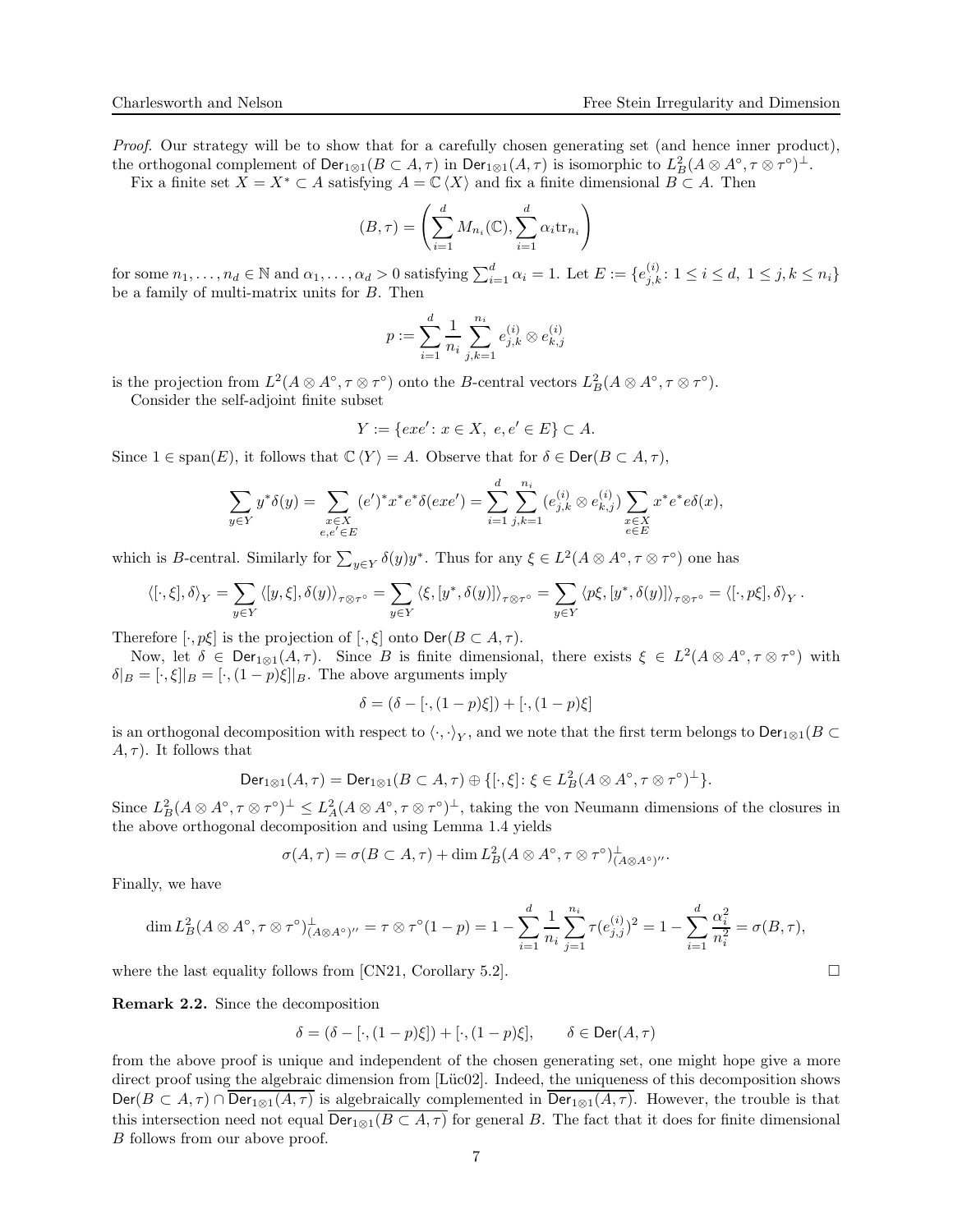<span id="page-7-1"></span>**Example 2.3.** Fix a finite, connected graph  $\Gamma = (V, E)$  with vertex weighting  $\mu: V \to [0, 1]$  satisfying  $\sum_{v \in V} \mu(v) = 1$ , and let  $\vec{\Gamma} = (V, \vec{E})$  be the associated directed graph (cf. [\[HN18\]](#page-21-7)). Recall that the free graph von Neumann algebra  $(\mathcal{M}(\Gamma,\mu),\tau)$  is generated by operators  $X := \{x_{\epsilon} : \epsilon \in \vec{E}\}\$ and an orthogonal family of projections  $Y := \{p_v : v \in V\}$ , which satisfy the following graph relations:

- $\tau(p_v) = \mu(v)$  for all  $v \in V$ ;
- $x_{\epsilon}^* = x_{\epsilon^{\rm op}}$  for all  $\epsilon \in \vec{E}$ ;
- $p_v x_{\epsilon} p_w = \delta_{v=s(\epsilon)} \delta_{w=t(\epsilon)} x_{\epsilon}$  for all  $v, w \in V$  and  $\epsilon \in \vec{E}$ .

Moreover, if  $\mu(v) \leq \sum_{w \sim v} n_{v,w}\mu(w)$  for all  $v \in V$  where  $n_{v,w}$  is the number of edges connecting v to w, then there is a trace-preserving isomorphism between M and the interpolated free group factor  $L(\mathbb{F}_t)$  with parameter

$$
t := 1 - \sum_{v \in V} \mu(v)^2 + \sum_{v \in V} \mu(v) \sum_{w \sim v} n_{v,w} \mu(w).
$$

It was shown in [\[CN21,](#page-21-0) Example B.2] that

$$
\sigma(B\subset A,\tau)+\sigma(B,\tau)=t
$$

for  $A := \mathbb{C} \langle X \cup Y \rangle$  and  $B := \mathbb{C} \langle Y \rangle$ . Using Theorem [2.1](#page-5-2) we obtain  $\sigma(A, \tau) = t$ .

<span id="page-7-0"></span>**Theorem 2.4.** Let  $\{(M_i, \tau_i)\}_{i=1}^d$  be a family of tracial von Neumann algebras. For any finitely generated unital \*-subalgebras  $A_i \subset M_i$ ,  $i = 1, ..., d$ , and any scalars  $\alpha_1, ..., \alpha_d > 0$  satisfying  $\sum_{i=1}^d \alpha_i = 1$ , one has

$$
\sigma\left(\bigoplus_{i=1}^d A_i, \sum_{i=1}^d \alpha_i \tau_i\right) = \sum_{i=1}^d \alpha_i^2 \sigma(A_i, \tau_i) + \alpha_i (1 - \alpha_i).
$$

*Proof.* Denote  $M := \bigoplus_{i=1}^d M_i$  and  $\tau := \sum_{i=1}^d \tau_i$ . Let  $X_i = X_i^* \subset A_i$  be a generating set and let  $1_i \in A_i$  be the unit for each  $i = 1, ..., d$ . Then  $X = X_1 \cup \cdots \cup X_d$  and  $Y = \{1_1, ..., 1_d\}$  generate  $A := \bigoplus_{i=1}^d A_i$ , and  $B := \mathbb{C} \langle Y \rangle \cong \mathbb{C}^d$ , respectively. Theorem [2.1](#page-5-2) implies

$$
\sigma(A,\tau) = \sigma(B \subset A, \tau) + \sigma(B, \tau),
$$

so we will compute each term separately. For  $\delta \in \text{Der}_{1\otimes 1}(B \subset A, \tau)$ , observe that

$$
\delta(x) = \sum_{i=1}^{d} \delta(1_i x 1_i) = \sum_{i=1}^{d} 1_i \delta(x) 1_i = \sum_{i=1}^{d} \delta(x) (1_i \otimes 1_i).
$$

This gives the identification

$$
\mathsf{Der}_{1\otimes 1}(B\subset A,\tau)=\bigoplus_{i=1}^d\mathsf{Der}_{1\otimes 1}(A_i,\tau_i),
$$

where the direct sum is with respect to the  $\langle \cdot, \cdot \rangle_{X\cup Y}$  inner product. Thus taking closures yields

$$
\sigma(B \subset A, \tau) = \dim \bigoplus_{i=1}^d \overline{\text{Der}_{1 \otimes 1}(A_i, \tau_i)}_{M \otimes M^{\circ}} = \sum_{i=1}^d \alpha_i^2 \dim \overline{\text{Der}_{1 \otimes 1}(A_i, \tau_i)}_{M_i \otimes M_i^{\circ}} = \sum_{i=1}^d \alpha_i^2 \sigma(A_i, \tau_i).
$$

Using [\[CN21,](#page-21-0) Corollary 5.2] we have

$$
\sigma(B, \tau) = 1 - \sum_{i=1}^{d} \alpha_i^2 = \sum_{i=1}^{d} \alpha_i (1 - \alpha_i)
$$

and the claimed formula for  $\sigma(A, \tau)$  follows.

<span id="page-7-2"></span>**Theorem 2.5.** Let  $\{(M_i, \tau_i)\}_{i=1}^d$  be a family of tracial von Neumann algebras. For any finitely generated unital \*-subalgebras  $A_i \subset M_i$ ,  $i = 1, ..., d$ , any scalars  $\alpha_1, ..., \alpha_d > 0$  satisfying  $\sum_{i=1}^d \alpha_i = 1$ , and any  $n_1, \ldots, n_d \in \mathbb{N}$ , one has

$$
\sigma\left(\bigoplus_{i=1}^d A_i \otimes M_{n_i}(\mathbb{C}), \sum_{i=1}^d \alpha_i \tau_i \otimes tr_{n_i}\right) = 1 + \sum_{i=1}^d \frac{\alpha_i^2}{n_i^2} (\sigma(A_i, \tau_i) - 1).
$$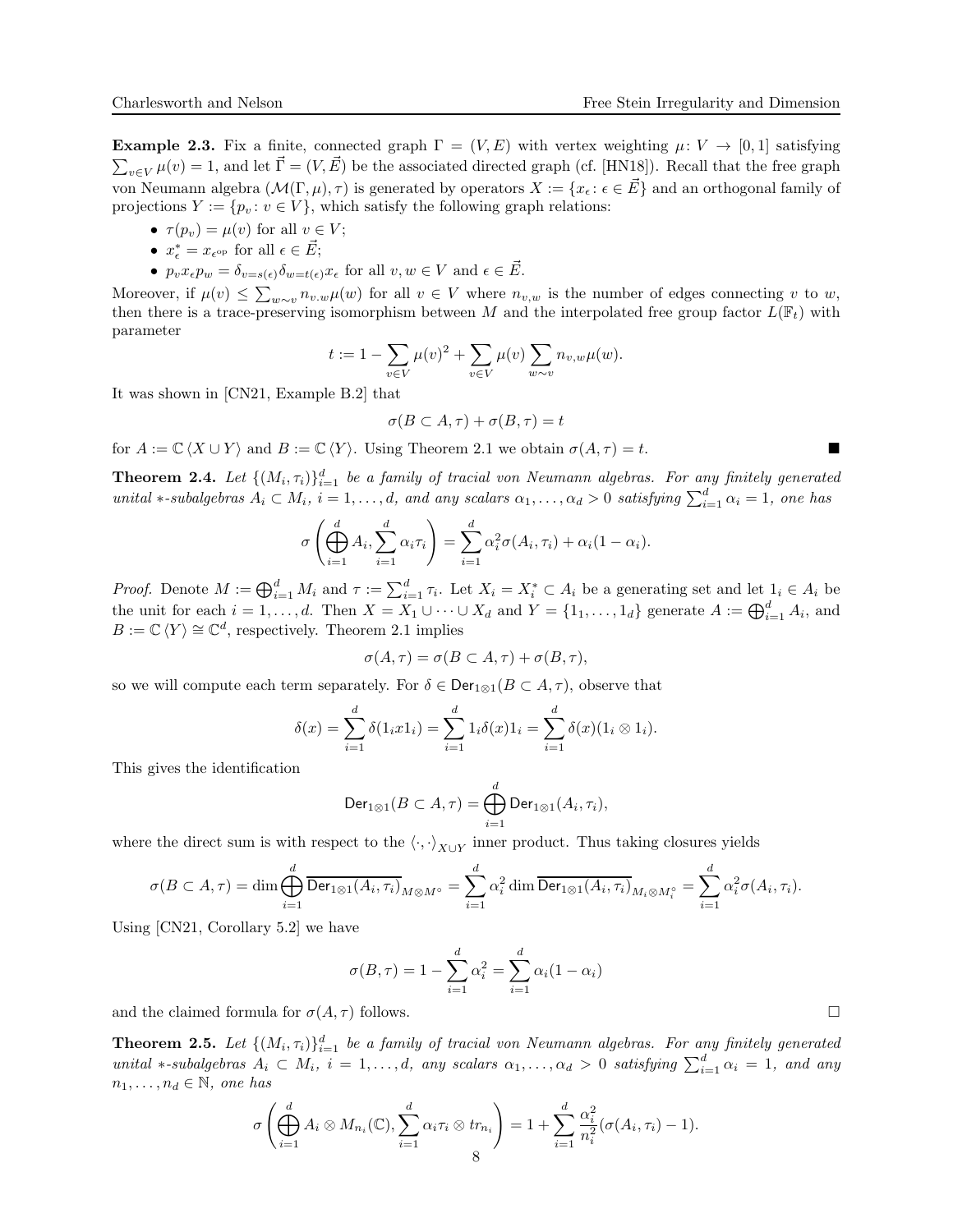*Proof.* Observe that the  $d = 1$  case says  $\sigma(A \otimes M_n(\mathbb{C}), \tau \otimes \text{tr}_n) = 1 + \frac{1}{n^2}(\sigma(A) - 1)$ . If this holds, then using Theorem [2.4](#page-7-0) we have

$$
\sigma\left(\bigoplus_{i=1}^{d} A_i \otimes M_{n_i}(\mathbb{C}), \sum_{i=1}^{d} \alpha_i \tau_i \otimes \operatorname{tr}_{n_i}\right) = \sum_{i=1}^{d} \alpha_i^2 \sigma(A_i \otimes M_{n_i}(\mathbb{C}), \tau_i \otimes \operatorname{tr}_{n_i}) + \alpha_i (1 - \alpha_i)
$$

$$
= \sum_{i=1}^{d} \alpha_i^2 + \frac{\alpha_i^2}{n_i^2} (\sigma(A_i, \tau_i) - 1) + \alpha_i - \alpha_i^2
$$

$$
= 1 + \sum_{i=1}^{d} \frac{\alpha_i^2}{n_i^2} (\sigma(A_i, \tau_i) - 1).
$$

Thus it suffices to prove the  $d = 1$  case.

Let  $X = X^* \subset A$  be a generating set, let  $E = \{e_{i,j}\}_{i,j=1}^n$  be a family of matrix units for  $M_n(\mathbb{C})$ , and denote  $\tau_n := \tau \otimes \text{tr}_n$ . Theorem [2.1](#page-5-2) and [\[CN21,](#page-21-0) Corollary 5.2] imply

<span id="page-8-0"></span>
$$
\sigma(A \otimes M_n(\mathbb{C}), \tau_n) = \sigma(M_n(\mathbb{C}) \subset M_n(A), \tau_n) + \sigma(M_n(\mathbb{C}), \text{tr}_n)
$$
  
=  $\sigma(M_n(\mathbb{C}) \subset M_n(A), \tau_n) + 1 - \frac{1}{n^2}.$  (1)

Now, observe that since  $(M_n(A) \otimes M_n(A)^\circ)' \cong M_{n^2}((A \otimes A^\circ)'')$  and  $M_n(\mathbb{C}) \otimes M_n(C)^\circ \subset (A \otimes A^\circ)'$  we have

$$
\sigma(M_n(\mathbb{C}) \subset M_n(A), \tau_n) = \dim \overline{\text{Der}_{1\otimes 1}(M_n(\mathbb{C}) \subset M_n(A), \tau_n)}_{W^*(M_n(A)\otimes M_n(A)^{\circ})}
$$
  
\n
$$
= \frac{1}{n^4} \dim \overline{\text{Der}_{1\otimes 1}(M_n(\mathbb{C}) \subset M_n(A), \tau_n)}_{(A\otimes A^{\circ})''}
$$
  
\n
$$
= \frac{1}{n^4} \dim \bigoplus_{i,j=1}^n \overline{\text{Der}_{1\otimes 1}(M_n(\mathbb{C}) \subset M_n(A), \tau_n)}_{(e_{i,i} \otimes e_{j,j})_{(A\otimes A^{\circ})''}}
$$
  
\n
$$
= \frac{1}{n^4} \sum_{i,j=1}^n \dim \overline{\text{Der}_{1\otimes 1}(M_n(\mathbb{C}) \subset M_n(A), \tau_n)}_{(e_{i,i} \otimes e_{j,j})_{(A\otimes A^{\circ})''}}.
$$

We will show  $\overline{\mathsf{Der}_{1\otimes 1}(M_n(\mathbb{C})\subset M_n(A),\tau_n)}(e_{i,i}\otimes e_{j,j})\cong \overline{\mathsf{Der}_{1\otimes 1}(A,\tau)}$  for each  $i,j=1,\ldots,n,$  so that

$$
\sigma(M_n(\mathbb{C}) \subset M_n(A), \tau_n) = \frac{1}{n^4} \sum_{i,j=1}^n \dim \overline{\text{Der}_{1\otimes 1}(A,\tau)}_{(A\otimes A^{\circ})''} = \frac{1}{n^2} \sigma(A,\tau).
$$
 (2)

In light of [\(1\)](#page-8-0), this will complete the proof.

Given 
$$
\delta \in \text{Der}_{1\otimes 1}(A,\tau)
$$
 and  $1 \leq a,b \leq n$ , define  $\delta \otimes e_{a,b} \in \text{Der}_{1\otimes 1}(M_n(\mathbb{C}) \subset M_n(A),\tau_n)(e_{a,a} \otimes e_{b,b})$  by

$$
[\delta \otimes e_{a,b}](x \otimes e_{i,j}) := \delta(x) \otimes e_{i,a} \otimes e_{b,j}.
$$

(Here we are identifying  $L^2(M_n(A) \otimes M_n(A)^{\circ}, \tau_n \otimes \tau_n^{\circ}) \cong L^2(A \otimes A^{\circ}, \tau \otimes \tau^{\circ}) \otimes M_n(\mathbb{C}) \otimes M_n(\mathbb{C})^{\circ}$ .) This vanishes on  $M_n(\mathbb{C})$  since  $\delta(1) = 0$ , and is easily checked to satisfy the Leibniz rule as well as

$$
[\delta \otimes e_{a,b}]^*(1 \otimes 1 \otimes 1 \otimes 1) = \frac{1}{n} \delta^*(1 \otimes 1) \otimes e_{a,b}.
$$

For  $\Delta \in \text{Der}_{1\otimes 1}(M_n(\mathbb{C}) \subset M_n(A), \tau_n)(e_{a,a} \otimes e_{b,b})$ , define

$$
\delta(x) := (1 \otimes \text{Tr}) \otimes (1 \otimes \text{Tr})^{\circ} [\Delta(x \otimes e_{a,b})].
$$

Then  $\delta \in \textsf{Der}_{1\otimes 1}(A,\tau)$  with

$$
\delta^*(1 \otimes 1) = n(1 \otimes \text{Tr})[(1 \otimes e_{b,a})\Delta^*(1 \otimes 1 \otimes 1 \otimes 1)].
$$

Observe that for any  $1 \leq i, j \leq n$  we have

$$
\delta(x) = (1 \otimes \text{Tr}) \otimes (1 \otimes \text{Tr})^{\circ} [(e_{a,i} \otimes e_{j,b}) \Delta(x \otimes e_{i,j})]
$$
  
=  $(1 \otimes \text{Tr}) \otimes (1 \otimes \text{Tr})^{\circ} [\Delta(x \otimes e_{i,j})(e_{a,i} \otimes e_{j,b})].$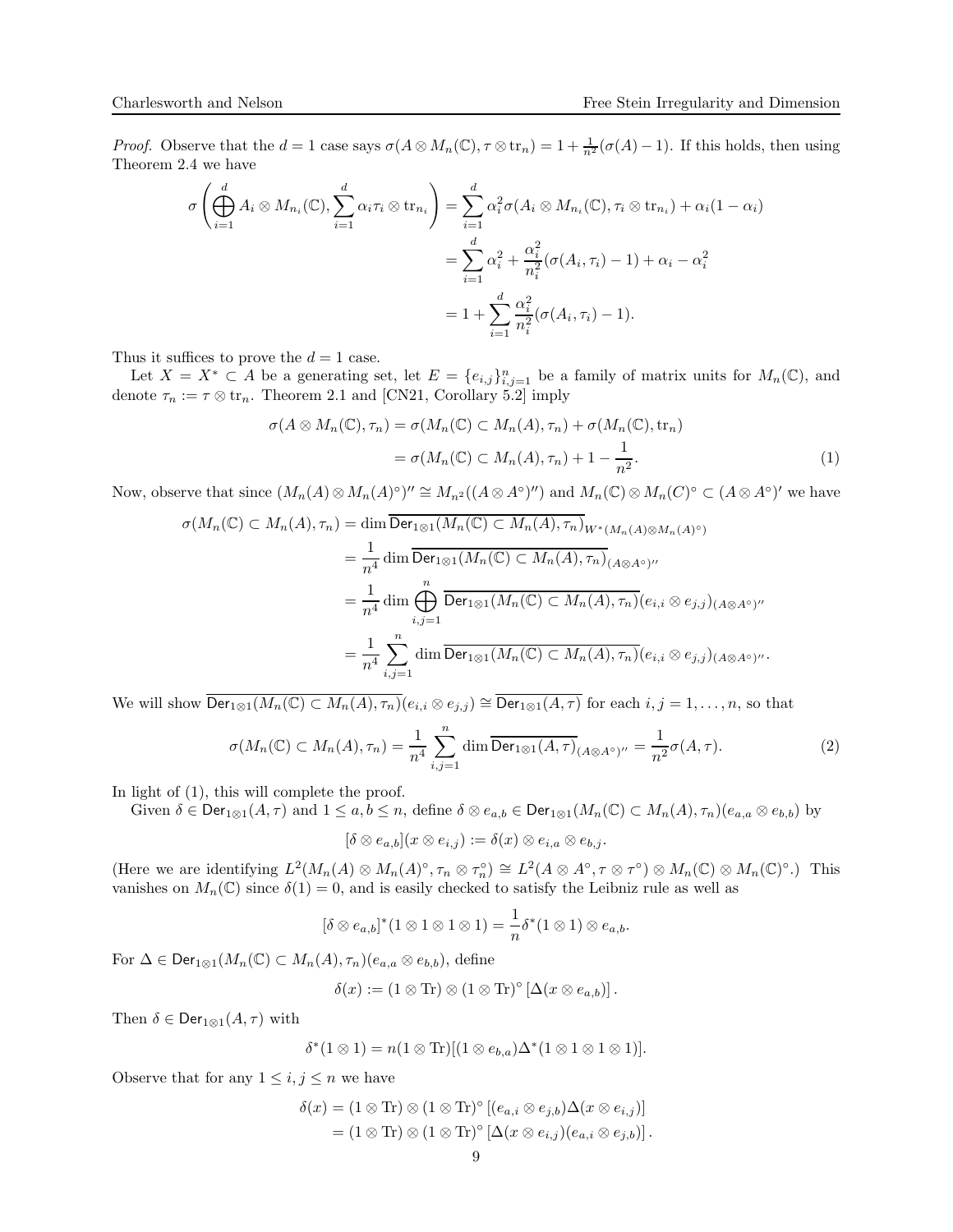Since  $\Delta(x \otimes e_{i,j}) = (e_{i,i} \otimes e_{j,j}) \Delta(x \otimes e_{i,j}) (e_{a,a} \otimes e_{b,b})$ , it follows that

$$
\Delta(x \otimes e_{i,j}) = \sum_{c,d,k,\ell=1}^{n} (1 \otimes \text{Tr}) \otimes (1 \otimes \text{Tr})^{\circ} [\Delta(x \otimes e_{i,j})(e_{c,k} \otimes e_{\ell,d})](e_{k,c} \otimes e_{d,\ell})
$$
  
=  $(1 \otimes \text{Tr}) \otimes (1 \otimes \text{Tr})^{\circ} [\Delta(x \otimes e_{i,j})(e_{a,i} \otimes e_{j,b})](e_{i,a} \otimes e_{b,j})$   
=  $\delta(x) \otimes e_{i,a} \otimes e_{b,j} = [\delta \otimes e_{a,b}](x \otimes e_{i,j}).$ 

Thus  $\Delta = \delta \otimes e_{a,b}$ , and so the right  $(A \otimes A^{\circ})''$ -module map  $\textsf{Der}_{1\otimes 1}(A,\tau) \ni \delta \mapsto \delta \otimes e_{a,b} \in \textsf{Der}_{1\otimes 1}(M_n(\mathbb{C}) \subset \mathbb{C}$  $M_n(A), \tau_n$ ) is surjective. One also readily computes that

$$
\|\delta \otimes e_{a,b}\|_{(X\otimes 1,1\otimes E)} = \frac{1}{\sqrt{n}} \|\delta\|_X.
$$

Hence this map extends to a right  $(A \otimes A<sup>o</sup>)''$ -module isomorphism  $\overline{\mathsf{Der}_{1\otimes 1}(M_n(\mathbb{C}) \subset M_n(A),\tau_n)}(e_{a,a} \otimes e_{b,b}) \cong$  $\mathsf{Der}_{1\otimes 1}(A,\tau).$ 

<span id="page-9-0"></span>**Corollary 2.6.** Let  $(M, \tau)$  and  $(B, \phi)$  be tracial von Neumann algebras with B finite dimensional. For any finitely generated unital  $*$ -subalgebra  $A \subset M$ , one has

$$
\sigma(A\otimes B,\tau\otimes\phi)=\sigma(A,\tau)+\sigma(B,\phi)-\sigma(A,\tau)\sigma(B,\phi).
$$

Proof. B is necessarily a multimatrix algebra:

$$
(B, \phi) = \left(\bigoplus_{i=1}^{d} M_{n_i}(\mathbb{C}), \sum_{i=1}^{d} \alpha_i \text{tr}_{n_i}\right)
$$

for some scalars  $\alpha_1, \ldots, \alpha_d \ge 0$  satisfying  $\sum_{i=1}^d \alpha_i = 1$ . Hence  $\sigma(B, \phi) = 1 - \sum_{i=1}^d \alpha_i$  $\frac{\alpha_i^2}{n_i^2}$ , and using Theorems [2.4](#page-7-0) and [2.5](#page-7-2) we have

$$
\sigma(A \otimes B, \tau \otimes \phi) = \sum_{i=1}^{d} \alpha_i^2 \sigma(A \otimes M_{n_i}(\mathbb{C}), \tau \otimes \text{tr}_{n_i}) + \alpha_i (1 - \alpha_i)
$$
  
= 
$$
\sum_{i=1}^{d} \alpha_i^2 + \frac{\alpha_i^2}{n_i^2} (\sigma(A, \tau) - 1) + \alpha_i - \alpha_i^2
$$
  
= 
$$
(1 - \sigma(B, \phi))(\sigma(A, \tau) - 1) + 1 = \sigma(A, \tau) + \sigma(B, \phi) - \sigma(A, \tau) \sigma(B, \phi).
$$

### <span id="page-9-1"></span>3. Algebraic Relations

In this section, we explore how algebraic relations among the generators of A can yield useful upper bounds for the free Stein dimension. In some cases these bounds are dependent on the size of the generating set, and so the results will be stated in terms of generating sets  $X = X^* \subset A$  rather than A itself.

We begin with a technical lemma, which in essence captures the fact that algebraic relations in  $B\langle X\rangle$  must have derivatives orthogonal to the images of the generators under any derivation in  $\text{Der}_{\mathfrak{D}1}(B \subset B \langle X \rangle, \tau)$ .

<span id="page-9-2"></span>**Lemma 3.1.** Let  $(M, \tau)$  be a tracial von Neumann algebra with unital \*-subalgebra  $B \subset M$  and finite subset  $X = X^* \subset M$  so that  $B\langle X \rangle'' = M$ . Suppose  $(P^{(i)})_{i \in I} = (p_1^{(i)}, \ldots, p_d^{(i)})$  $\binom{(i)}{d} i \in I \subset B \langle T_X \rangle^d$  is a net such that  $(P^{(i)}(X),(\mathscr{J}_{X:B}P^{(i)})(X))_{i\in I}$  converges weakly to  $(0,H)\in L^2(M)^{\oplus d}\oplus M_{d\times |X|}(L^2(M\bar{\otimes}M^{\circ},\tau\otimes\tau^{\circ}))$ . Let H be the closure of

$$
\left\{ \left( \sum_{j=1}^d J_{\tau \otimes \tau} \circ m_j[H]_{j,x} \right)_{x \in X} : m_1, \dots, m_d \in M \bar{\otimes} M^{\circ} \right\} \subset L^2(M \bar{\otimes} M^{\circ}, \tau \otimes \tau^{\circ})^X.
$$

Then  $\mathcal{H}_{M\bar{\otimes}M}$ ∘  $\leq L^2(M\bar{\otimes}M^{\circ}, \tau\otimes\tau^{\circ})_{M\bar{\otimes}M^{\circ}}^X$  (under the diagonal action) and  $\sigma(B\subset B\langle X\rangle,\tau) \leq \dim \mathcal{H}_{M\bar{\otimes}M^{\circ}}^{\perp}$ .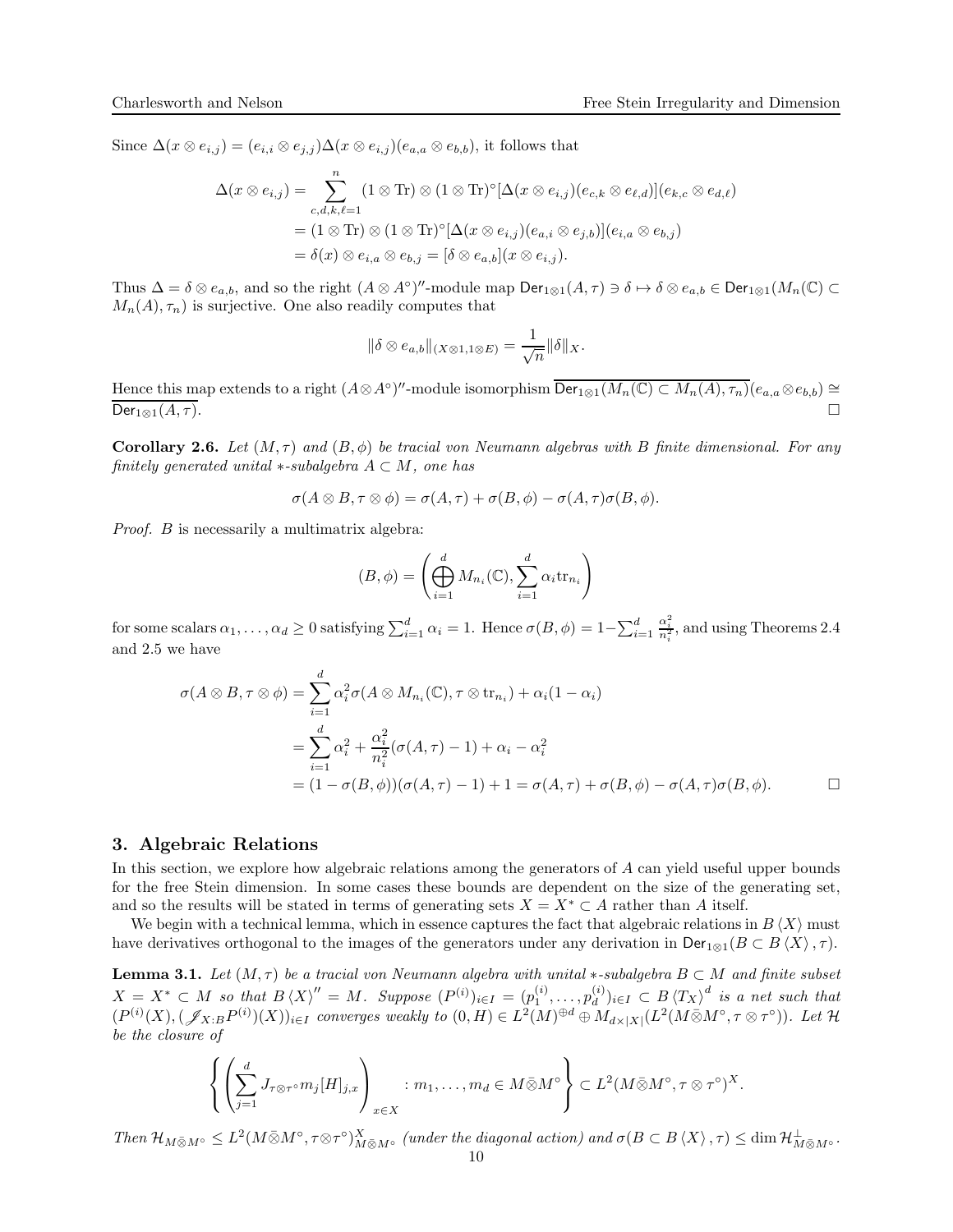*Proof.* Note that the assumed convergence implies  $(\partial_{x:B}p_j^{(i)})(X) \to [H]_{j,x}$  weakly for each  $j = 1, \ldots, d$  and  $x \in X$ . Now, for  $\delta \in \text{Der}_{1 \otimes 1}(B \subset B \langle X \rangle, \tau)$  and  $(m_1, \ldots, m_d) \in (B \langle X \rangle \otimes B \langle X \rangle^{\circ})^d$  we have

$$
\sum_{x \in X} \left\langle \delta(x), \sum_{j=1}^d J_{\tau \otimes \tau^{\circ}} m_j[H]_{j,x} \right\rangle_{\tau \otimes \tau^{\circ}} = \lim_{i \to \infty} \sum_{x \in X} \left\langle \delta(x), \sum_{j=1}^d J_{\tau \otimes \tau^{\circ}} m_j(\partial_{x:B} p_j^{(i)})(X) \right\rangle_{\tau \otimes \tau^{\circ}}
$$

$$
= \lim_{i \to \infty} \sum_{j=1}^d \sum_{x \in X} \left\langle (\partial_{x:B} p_j^{(i)})(X)\delta(x), m_j^* \right\rangle_{\tau \otimes \tau^{\circ}}
$$

$$
= \lim_{i \to \infty} \sum_{j=1}^d \left\langle \delta(p_j^{(i)}(X)), m_j^* \right\rangle_{\tau \otimes \tau^{\circ}}
$$

$$
= \lim_{i \to \infty} \sum_{j=1}^d \left\langle p_j^{(i)}(X), \delta^*(m_j^*) \right\rangle_{\tau \otimes \tau^{\circ}} = 0.
$$

Thus with  $\phi_X$  as in Lemma [1.1,](#page-3-0) we have

$$
\phi_X(\operatorname{Der}_{1\otimes 1}(B\subset B\left\langle X\right\rangle,\tau))_{M\bar{\otimes}M^{\circ}}\leq \mathcal{H}_{M\bar{\otimes}M^{\circ}}^{\perp},
$$

and the result follows.  $\Box$ 

Observe that if H in the previous theorem belongs to  $M_{d\times|X|}(M\bar{\otimes}M^{\circ})$ , then for  $m_1,\ldots,m_d\in M\bar{\otimes}M^{\circ}$ and  $x \in X$  we have

$$
\left(\sum_{j=1}^d J_{\tau\otimes\tau\circ m_j}[H]_{j,x}\right)_{x\in X} = \left(\sum_{j=1}^d [H]_{j,x}^* m_j^* = \sum_{j=1}^d [H^*]_{x,j} m_j^*\right)_{x\in X} = H^*(m_1^*, \dots, m_d^*)^T.
$$

Thus  $\mathcal{H} = \overline{\text{ran}H^*}$  and  $\mathcal{H}^{\perp} = \text{ker } \mathcal{H}$ . These observations lead to the following theorem.

<span id="page-10-1"></span>**Theorem 3.2.** Let  $(M, \tau)$  be a tracial von Neumann algebra with unital \*-subalgebra  $B \subset M$  and finite subset  $X = X^* \subset M$  so that  $B\langle X \rangle'' = M$ . Suppose  $(P^{(i)})_{i \in I} \subset B\langle T_X \rangle^d$  is a net such that  $(P^{(i)}(X))_{i \in I}$ converges weakly to zero while  $((\mathscr{J}_{X:B}P^{(i)})(X))_{i\in I}$  converges coordinate-wise in the weak operator topology to some  $H \in M_{d \times |X|}(M \bar{\otimes} M^{\circ})$ . Then

$$
\sigma(B\subset B\langle X\rangle,\tau)\leq \dim(\ker H)_{M\bar{\otimes}M^{\circ}},
$$

where  $\ker(H)_{M\bar{\otimes}M}$ °  $\leq L^2(M\bar{\otimes}M^{\circ}, \tau\otimes\tau^{\circ})_{M\bar{\otimes}M^{\circ}}^X$  under diagonal action. In particular, if  $P(X)=0$  for some  $P \in B \langle T_X \rangle^d$ , then

$$
\sigma(B\subset B\langle X\rangle,\tau)\leq \dim(\ker(\mathscr{J}_{X:B}P)(X))_{M\bar{\otimes}M^{\circ}}.
$$

*Proof.* The assumed convergence implies  $(P^{(i)},(\mathscr{J}_{X:B}P^{(i)})(X))_{i\in I}$  converges weakly to  $(0,H)$ . The first inequality then follows from the discussion preceding the theorem. The second inequality is simply the special case where the net is constant.  $\Box$ 

Applying this to commutators leads us to the following corollary.

<span id="page-10-0"></span>Corollary 3.3. Let  $(M, \tau)$  be a tracial von Neumann algebra with a finitely generated unital ∗-subalgebra  $A \subset M$ . If A has a diffuse central element, then  $\sigma(A, \tau) = 1$ .

*Proof.* Since A″ contains a diffuse element, we have  $\sigma(A, \tau) \ge 1$  by [\[CN21,](#page-21-0) Theorem 3.8]. Let  $X = X^* \subset A$ be a generating set which contains a diffuse central element  $x_0$ . Consider  $P := (t_{x_0}t_x - t_xt_{x_0})_{x \neq x_0}$ . Then  $P(X) = 0$  by the centrality of  $x_0$ , and so by Theorem [3.2](#page-10-1) it suffices to show dim(ker( $\mathscr{J}_X P(X)$ ) $_M \bar{\otimes}_M \circ \leq 1$ . We will show  $(\mathscr{J}_XP)(X)$  has dense range, and so the needed bound will therefore follow by the rank-nullity theorem. Given any  $\eta \in L^2(M \bar{\otimes} M^{\circ}, \tau \otimes \tau^{\circ})^{X \setminus \{x_0\}}$  and  $\epsilon > 0$ , and define  $\xi \in L^2(M \bar{\otimes} M^{\circ}, \tau \otimes \tau^{\circ})^X$  by

$$
\xi_x := \begin{cases} 0 & \text{if } x = x_0 \\ [x_0, 1 \otimes 1]^{-1} 1_{|[x_0, 1 \otimes 1]| > \epsilon} \eta_x & \text{otherwise} \end{cases}.
$$

Then  $(\mathscr{J}_X P)(X)\xi = 1_{[[x_0,1\otimes 1]]>\epsilon}\eta$ . Since  $x_0$  is diffuse, ker $([x_0,1\otimes 1]) = \{0\}$  and so  $1_{[[x_0,1\otimes 1]]>\epsilon}$  converges strongly to 1 as  $\epsilon \to 0$ . Therefore  $(\mathscr{J}_Y P)(X)$  has dense range. strongly to 1 as  $\epsilon \to 0$ . Therefore  $(\mathscr{J}_XP)(X)$  has dense range.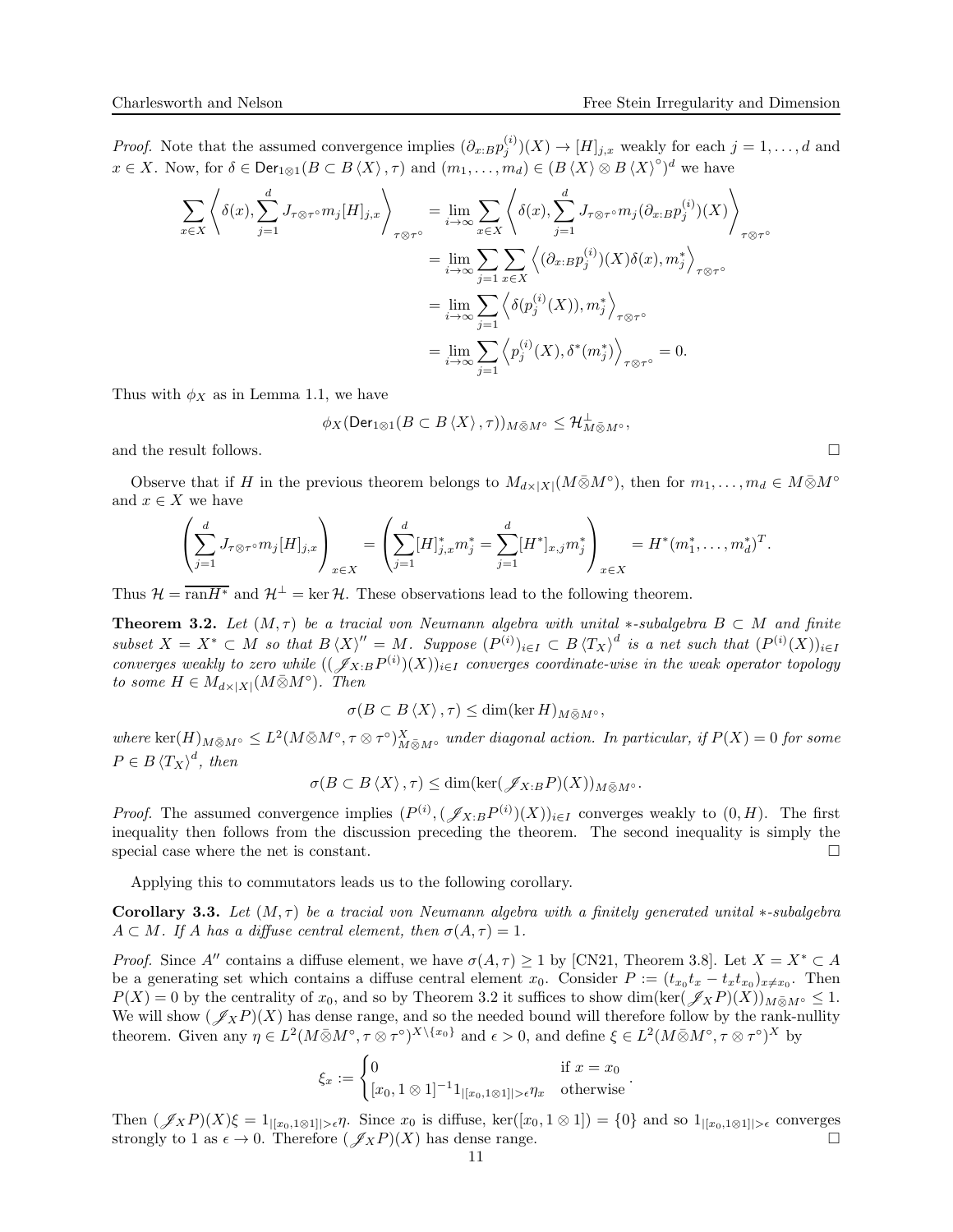**Example 3.4.** For  $N \geq 3$ , let  $(\mathcal{L}(\mathbb{F}O_N), \tau)$  be an orthogonal free quantum group factor with its unique trace and let  $U = \{u_{i,j} : 1 \leq i,j \leq N\}$  be the standard generators. If F is the tuple of relations induced by  $\sum_{i,j=1}^{N} u_{i,j} \otimes E_{i,j}$  being a unitary matrix, then

$$
\dim \ker(\mathscr{J}_U F)_{\mathcal{L}(\mathbb{F}O_N)\bar{\otimes}\mathcal{L}(\mathbb{F}O_N)^{\circ}} = N^2 - \text{rank}(\mathscr{J}_U F) = 1,
$$

by [\[BV18,](#page-21-8) Lemma 4.1]. Hence  $\sigma(U, \tau) \le 1$  by Theorem [3.2.](#page-10-1) On the other hand,  $\mathcal{L}(\mathbb{F}O_N)$  is diffuse and so  $\sigma(U, \tau) = 1$ .  $\sigma(U,\tau)=1.$ 

**Remark 3.5.** For a tracial von Neumann algebra  $(M, \tau)$  and  $X := \{x_1, \ldots, x_n\} \subset M_{s,a}$ , one always has

$$
\sigma(\mathbb{C}\langle X\rangle,\tau)\leq \delta^*(x_1,\ldots,x_n)\leq \delta^*(x_1,\ldots,x_n)\leq \Delta(x_1,\ldots,x_n)
$$

(see [\[CN21,](#page-21-0) Corollary 4.4] and [\[CS05,](#page-21-5) Lemma 4.1 and Theorem 4.4]). If  $x_1$  is diffuse and commutes with the other elements of the tuple, then  $\sigma(\mathbb{C}\langle X\rangle, \tau) = 1$  by the previous corollary. Moreover,  $\Delta(x_1, \ldots, x_n) = 1$ by [\[CS05,](#page-21-5) Lemma 3.4]. Consequently,  $\delta^*(x_1,\ldots,x_n) = \delta^*(x_1,\ldots,x_n) = 1$  in this case as well. If  $\mathbb{C}\langle X \rangle''$ embeds into the ultrapower of the hyperfinite  $II_1$  factor  $\mathcal{R}^{\omega}$ , then this can be deduced from [\[BCG03\]](#page-21-9) and [\[Jun03,](#page-21-10) Corollary 4.7]. However, our arguments also hold without this assumption.

Recall that when the free Stein dimension is full (i.e.  $\sigma(\mathbb{C}\langle X\rangle, \tau) = |X|$ ), then  $\partial_X$  and  $\mathscr{J}_X$  are closable operators (see [\[CN21,](#page-21-0) Corollary 4.7]).

<span id="page-11-0"></span>**Theorem 3.6.** Let  $(M, \tau)$  be a tracial von Neumann algebra with finite subset  $X = X^* \subset M$ . If  $\sigma(\mathbb{C}\langle X \rangle, \tau) =$  $|X|$ , then

$$
\sigma(\mathbb{C}\langle X \cup Y \rangle, \tau) \leq |X| = \sigma(\mathbb{C}\langle X \rangle, \tau).
$$

for any finite subset  $Y = Y^* \subset dom(\overline{\partial_X}) \cap \mathbb{C} \langle X \rangle''$ .

*Proof.* We may assume that  $M = \mathbb{C} \langle X \rangle''$ . Since  $Y \subset \text{dom}(\overline{\partial_X})$ , for each  $y \in Y$  we can find a sequence  $(p_n^{(y)})_{n\in\mathbb{N}}\subset\mathbb{C}\langle X\rangle$  so that  $p_n^{(y)}\to y$  in  $L^2(M,\tau)$  while  $\partial_X p_n^{(y)}\to\overline{\partial_X}(y)$  in  $L^2(M\bar{\otimes}M^{\circ},\tau\otimes\tau^{\circ})$ . Define  $Q_n := (y - p_n^{(y)})_{y \in Y} \in \mathbb{C} \langle X \cup Y \rangle^Y$ . It follows that  $(Q_n, \mathscr{J}_{X \cup Y} Q_n) \to (0, H)$  weakly, where

$$
H = \left(-\overline{\mathscr{J}_X}Y \mid 1\right).
$$

If H is as in Lemma [3.1,](#page-9-2) then H is the right Hilbert  $M \bar{\otimes} M^{\circ}$ -module generated by the rows of H. Consider the bounded right  $M\bar{\otimes}M^{\circ}$ -linear map  $\mathcal{H}\ni(\xi_z)_{z\in X\cup Y}\mapsto(\xi_y)_{y\in Y}\in L^2(M\bar{\otimes}M^{\circ},\tau\otimes\tau^{\circ})^Y$ . Clearly this has dense range and consequently dim  $\mathcal{H}_{M\otimes M} \geq |Y|$ . The desired inequality then follows from Lemma [3.1.](#page-9-2)  $\Box$ 

<span id="page-11-1"></span>**Theorem 3.7.** Let  $(M, \tau)$  be a tracial von Neumann algebra and  $A \subset M$  a finitely generated unital  $*$ subalgebra containing a diffuse element x. Suppose  $u \in M$  is a unitary such uxu<sup>\*</sup>  $\in A$ . If B is the \*-algebra generated by  $A \cup \{u\}$  then  $\sigma(B, \tau) \leq \sigma(A, \tau)$ .

Proof. We claim that

$$
\mathsf{Der}(B,\tau)\ni\delta\mapsto\delta|_A\in\mathsf{Der}(A,\tau)
$$

is an injection. Suppose  $\delta|_A \equiv 0$ . Then we have

$$
0 = \delta(ux - (uxu^*)u) = \delta(u) \cdot x - (uxu^*) \cdot \delta(u) = (1 \otimes x - uxu^* \otimes 1) \# \delta(u).
$$

Since x is diffuse,  $1 \otimes x - uxu^* \otimes 1$  has trivial kernel and so we must have  $\delta(u) = 0$ . But then  $\delta \equiv 0$ .  $\Box$ 

We cannot expect equality in the above theorem: let  $x$  be a semicicular operator and let  $u$  be a Haar unitary that is free from x. Set  $y = uxu^*$  and  $z = u^2x(u^*)^2$ , and let  $A = \mathbb{C}\langle x, y, z \rangle$ . Since these are freely independent semicircular operators, we have  $\sigma(A) = 3$ . On the other hand, the algebra generated  $A \cup u$  is  $\mathbb{C}\langle x, u \rangle$  which has free Stein dimension two. Note, however that  $uAu^* \neq A$  since  $uzu^* \notin A$ .

Even if one assumes u normalizes all of A, one should still not expect equality: for  $M = A \otimes (\mathbb{C} \oplus \mathbb{C})$  and let  $u = 1 \otimes (1 \oplus -1)$  for A with  $\sigma(A) > 1$ , Theorem [2.4](#page-7-0) gives  $\sigma(M) = \frac{1}{2} + \frac{1}{2}\sigma(A) < \sigma(A)$ .

**Example 3.8.** <sup>1</sup> For  $\theta \in \mathbb{R} \setminus \mathbb{Q}$ , let  $\mathcal{A}_{\theta}$  be the irrational rotation algebra with unique trace  $\tau$  and unitary generators  $vu = e^{2\pi i\theta}uv$ . Then u and v are Haar unitaries, and so  $A := \mathbb{C} \langle u, u^* \rangle$  contains the diffuse element  $u + u^*$  and

$$
v(u + u^*)v^* = e^{2\pi i\theta}u + e^{-2\pi i\theta}u^* \in A.
$$

<sup>1</sup>We are grateful to Vaughan Jones for suggesting this example.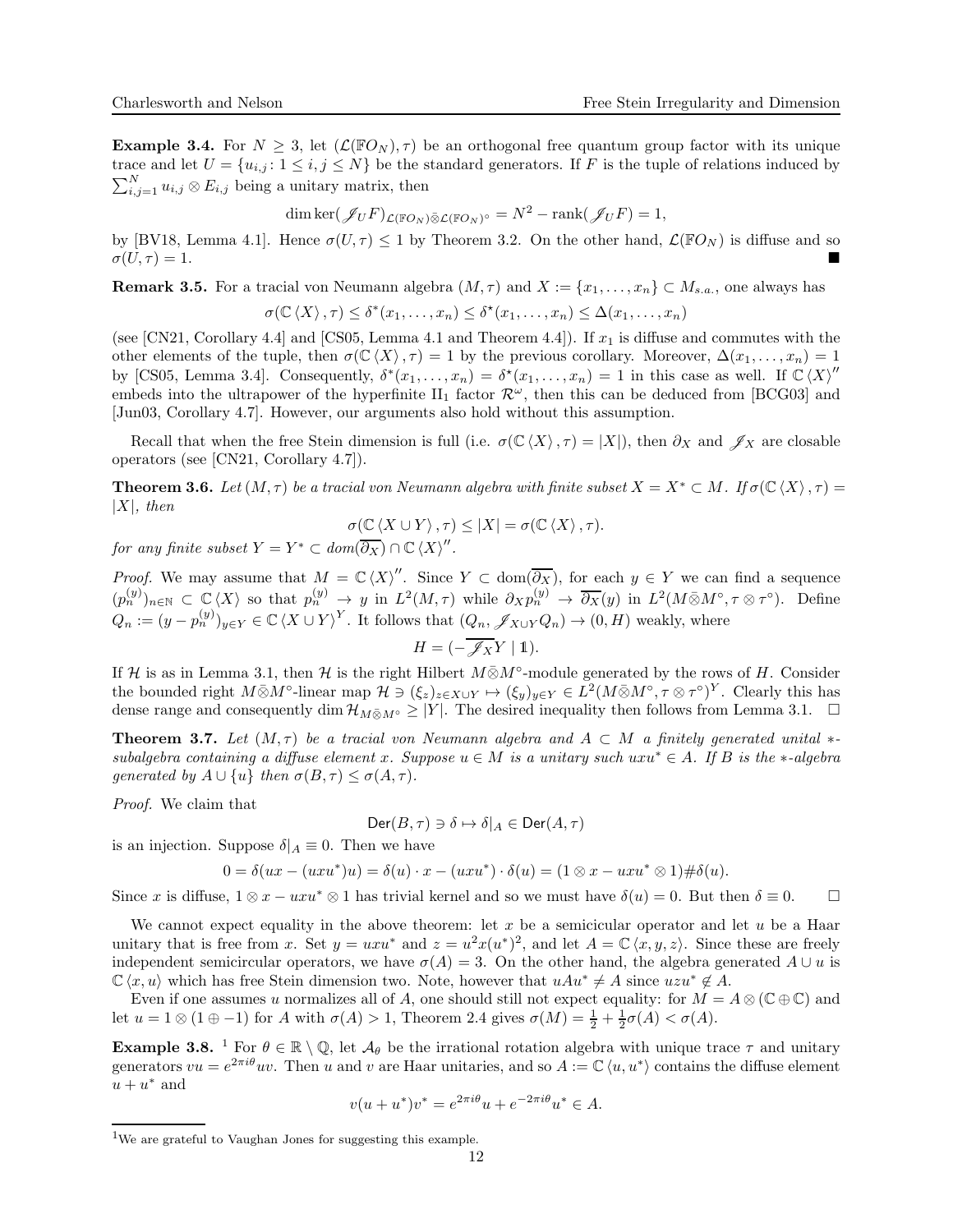So by Theorem [3.7](#page-11-1) and [\[CN21,](#page-21-0) Theorem 3.8]

$$
1\leq \sigma(\mathbb{C}\left\langle u,u^*,v,v^*\right\rangle,\tau)\leq \sigma(\mathbb{C}\left\langle u,u\right\rangle,\tau)\leq 1.
$$

Thus  $\sigma(\mathbb{C}\langle u, u^*, v, v^*\rangle, \tau) = 1$ . In particular, this quantity is indepenedent of  $\theta$ . This suggests the free Stein dimension is not a good invariant for  $C^*$ -algebras.

**Remark 3.9.** Let R be the hyperfinite II<sub>1</sub> factor with its unique trace  $\tau$ . Heuristically, R is a limit of matrix algebras and

$$
\sigma(M_n(\mathbb{C}), \text{tr}_n) = 1 - \frac{1}{n^2}
$$

for all  $n \in \mathbb{N}$  by [\[CN21,](#page-21-0) Corollary 5.2], so one should suspect that  $\sigma(A, \tau) = 1$  for any weakly dense finitely generated unital  $*$ -subalgebra  $A \subset \mathcal{R}$ . This is supported by the previous example since the von Neumann algebra generated by  $\mathcal{A}_{\theta}$  under the GNS representation with respect to its unique trace is  $\mathcal{R}$ . Additionally, if  $\Gamma$  is an i.c.c. amenable group so that  $L(\Gamma) = \mathcal{R}$ , then

$$
\sigma(\mathbb{C}[\Gamma], \tau) = \beta_1^{(2)}(\Gamma) - \beta_0^{(2)}(\Gamma) + 1 = 1
$$

by [\[CN21,](#page-21-0) Proposition 5.1]. In general, one always has  $\sigma(A, \tau) \geq 1$  by [CN21, Theorem 3.8] since R is diffuse. So to prove this conjecture one need only establish the other inequality, but this seems to be beyond the reach of our current techniques.

# <span id="page-12-0"></span>4. Separable Abelian von Neumann Algebras

In this section, we turn our attention to the abelian case. We will show in Theorem [4.3](#page-13-0) that if  $(M, \tau)$ is a separable abelian tracial von Neumann algebra, then the free Stein dimension of any weakly dense finitely generated unital ∗-subalgebra of M depends only on the traces of the minimal projections in M. In particular, the free Stein dimension in this case is an invariant of the von Neumann algebra (and the choice of trace) rather than just an invariant of the ∗-subalgebra. First, however, we will need two technical lemmas.

<span id="page-12-1"></span>**Lemma 4.1.** Let  $(M, \tau)$  be a tracial von Neumann algebra with finitely generated unital  $*$ -subalgebra  $A \subset M$ . Suppose  $p \in A''$  is a central projection that is minimal in A''. Then for any closable derivation  $\delta: A \rightarrow$  $L^2(A\otimes A^\circ, \tau\otimes \tau^\circ)$  one has  $\delta(A)\perp p\otimes p$ .

Proof. Suppose  $\delta: A \to L^2(A \otimes A^{\circ}, \tau \otimes \tau^{\circ})$  is closable,  $p \in A''$  is central and minimal in  $A''$ , and  $x \in A$ . Our goal is to show  $\delta(x) \perp p \otimes p$ ; note that it suffices to show this for  $x = x^*$ . By the minimality of p we have that px is a scalar multiple of p; translating x by a scalar, we may assume  $px = 0$ .

Let  $f_n$  be a sequence of polynomials converging uniformly to zero on  $[-||x||, ||x||]$  so that  $f'_n(0) = 1, f'_n$ converges uniformly to zero on compact subsets of  $[-||x||, ||x||] \setminus \{0\}$ , and  $f'_n$  are uniformly bounded. (For example, start with a sequence of polynomials uniformly approximating increasingly narrow spikes at 0, and take a sequence of antiderivatives all of which vanish at 0.) We have by choice of  $f_n$  that  $f_n(x) \to 0$  in norm and therefore in  $L^2(A, \tau)$ .

Now, since  $f_n$  is a polynomial, we have the algebraic identity

$$
\delta(f_n(x)) = \left(\frac{f_n(x) \otimes 1 - 1 \otimes f_n(x)}{x \otimes 1 - 1 \otimes x}\right) \cdot \delta(x).
$$

We claim that this sequence converges in  $L^2(A \otimes A^\circ, \tau \otimes \tau^\circ)$ .

Notice that the difference quotients

$$
d_n : (s, t) \mapsto \frac{f_n(s) - f_n(t)}{s - t}
$$

extend continuously to the diagonal, and are uniformly bounded, say by a constant C. (Uniform boundedness follows from the fact that  $f'_n$  are uniformly bounded and the Intermediate Value Theorem.) Moreover, on any compact subset of  $[-||x||, ||x||]^2 \setminus \{(0,0)\},$  they tend uniformly to 0.

Let  $\epsilon > 0$ , and write  $1 = p_0 + p_\epsilon + q_\epsilon$  where  $p_0, p_\epsilon, q_\epsilon$  are the spectral projections of x onto  $\{0\}, (-\epsilon, \epsilon) \setminus \{0\},$ and  $\mathbb{R} \setminus (-\epsilon, \epsilon)$  respectively. The above convergence of the difference quotients implies that for each  $\epsilon > 0$ ,

$$
(q_{\epsilon} \otimes 1)\delta(f_n(x)), (1 \otimes q_{\epsilon})\delta(f_n(x)) \to 0
$$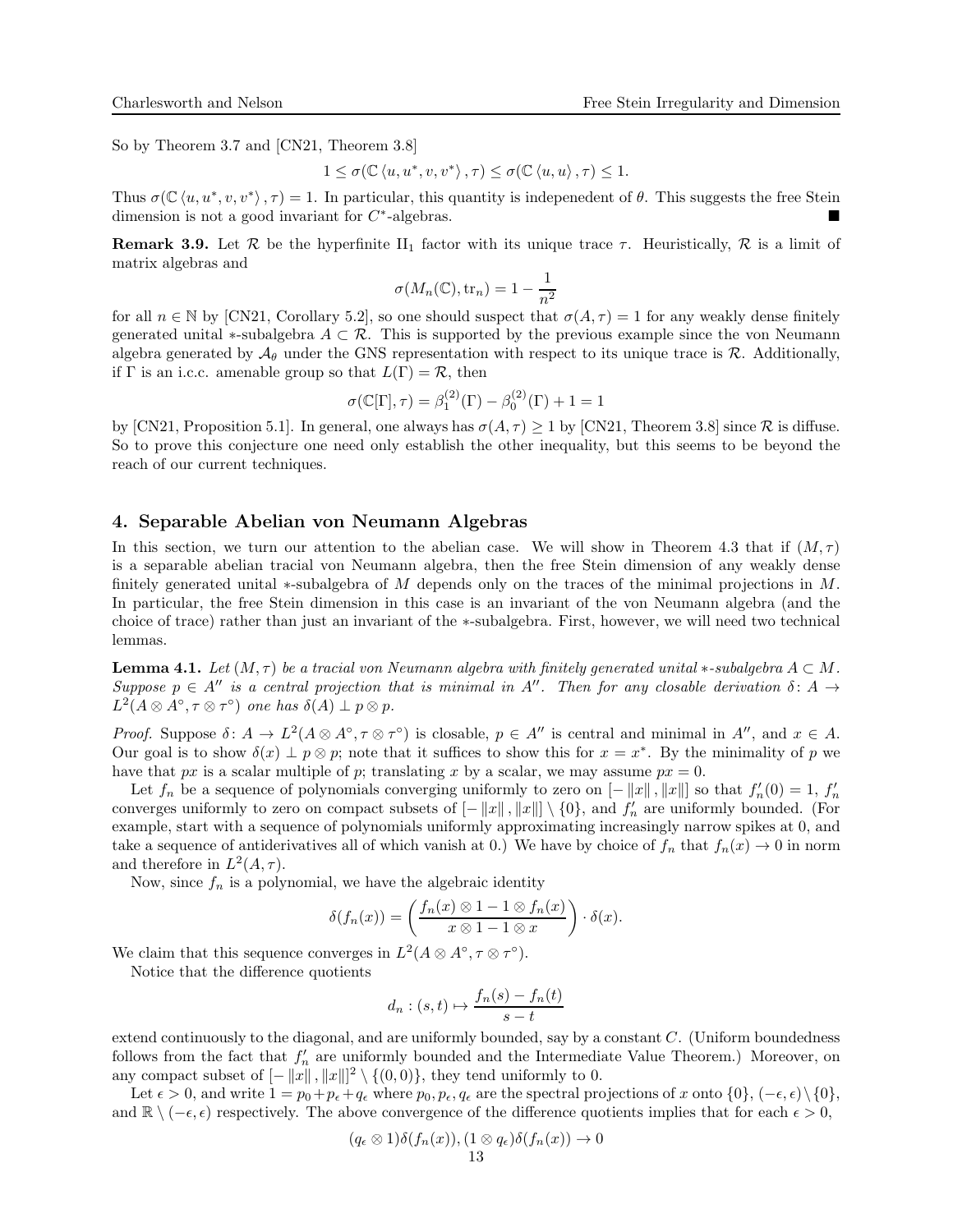as  $n \to \infty$ . Since  $p_{\epsilon} \to 0$  in the  $\sigma$ -strong operator topology,

 $||(p_{\epsilon} \otimes 1)\delta(f_n(x))||_{\tau \otimes \tau^{\circ}} = ||d_n(x)(p_{\epsilon} \otimes 1)\delta(x)||_{\tau \otimes \tau^{\circ}} \leq C||(p_{\epsilon} \otimes 1)\delta(x)||_{\tau \otimes \tau^{\circ}} \to 0$ 

as  $\epsilon \to 0$ . Similarly for  $(1 \otimes p_{\epsilon})\delta(f_n(x))$ . We conclude that  $\delta(f_n(x)) \to (p_0 \otimes p_0)\delta(x)$  in  $L^2(A \otimes A^{\circ}, \tau \otimes \tau^{\circ})$ : indeed, given  $\rho > 0$ , choose  $\epsilon > 0$  so that  $\|(p_{\epsilon} \otimes 1)\delta(f_n(x))\|_{\tau \otimes \tau}$  and  $\|(1 \otimes p_{\epsilon})\delta(f_n(x))\|_{\tau \otimes \tau}$  are less than  $\frac{\rho}{2}$  for all *n*, and then for *n* sufficiently large  $\|(q_\epsilon \otimes 1)\delta(f_n(x))\|_{\tau \otimes \tau^{\circ}}$  and  $\|(1 \otimes q_\epsilon)\delta(f_n(x))\|_{\tau \otimes \tau^{\circ}}$  are less than  $\frac{\rho}{2}$ , too.

Now, since  $\delta$  is closable, we must have  $\delta(f_n(x)) \to \delta(0) = 0$ . Therefore  $(p_0 \otimes p_0)\delta(x) = (p_0 \otimes p_0)\delta(f_n(x)) \to$ <br>so  $(p_0 \otimes p_0)\delta(x) = 0$ . Finally, since  $pp_0 = p$ ,  $(p \otimes p)\delta(x) = (p \otimes p)(p_0 \otimes p_0)\delta(x) = 0$ , as desired. 0, so  $(p_0 \otimes p_0)\delta(x) = 0$ . Finally, since  $pp_0 = p$ ,  $(p \otimes p)\delta(x) = (p \otimes p)(p_0 \otimes p_0)\delta(x) = 0$ , as desired.

<span id="page-13-1"></span>**Lemma 4.2.** Suppose that  $(M, \tau)$  is an abelian von Neumann algebra and  $A \subseteq M$  is a weakly dense finitely generated unital ∗-subalgebra. If M contains a diffuse element, then so does A.

*Proof.* Suppose that A is generated by  $x_1, \ldots, x_n$  and contains no diffuse element. Then for every tuple  $(\lambda_1, \ldots, \lambda_n) \in \mathbb{R}^n$ ,  $\lambda_1 x_1 + \cdots + \lambda_n x_n$  has an atom of non-zero mass in its spectral measure. Now, take a finite collection of vectors  $(\lambda_{1,i},\ldots,\lambda_{n,i})\in\mathbb{R}^n$  and constants  $c_i\in\mathbb{C}$  so that any n of the vectors are linearly independent, and the total mass of the atoms of  $\lambda_{1,i}x_1 + \cdots + \lambda_{n,i}x_n$  at  $c_i$  is strictly more than  $n-1$ . (To find such a collection, we just need to note the fact that there is an uncountable set of vectors in  $\mathbb{R}^n$  with the property that all subsets of size *n* are linearly independent, such as  $\{(1, 2^t, 3^t, \ldots, n^t) \mid t \in \mathbb{R}\}\.$ 

Since the total mass of the corresponding spectral projections is more than  $n-1$ , there must be a collection of n of them with non-zero product; since we are in a commutative von Neumann algebra this product is in fact another projection, on which the relations

$$
\lambda_{1,1}x_1 + \ldots + \lambda_{n,1}x_n = c_1
$$
  

$$
\lambda_{1,2}x_1 + \ldots + \lambda_{n,2}x_n = c_2
$$
  

$$
\vdots
$$
  

$$
\lambda_{1,n}x_1 + \ldots + \lambda_{n,n}x_n = c_n
$$

all hold. Since the coefficients were chosen to be linearly independent, on this projection each  $x_i$  must be constant, and hence this atom is present in every element of the von Neumann algebra they generate.  $\square$ 

<span id="page-13-0"></span>**Theorem 4.3.** Let  $(M, \tau)$  be a separable abelian tracial von Neumann algebra with set of minimal projections P. Then for any weakly dense finitely generated unital  $*$ -subalgebra  $A \subset M$  one has

$$
\sigma(A,\tau) = 1 - \sum_{p \in P} \tau(p)^2.
$$

*Proof.* For  $x \in A$  and each  $p \in P$ , let  $x_p \in \mathbb{C}$  denote the scalar such that  $xp = x_p p$ . Note that P is countable since  $\tau$  is faithful. We will show every closable derivation  $\delta: A \to L^2(A \otimes A^{\circ}, \tau \otimes \tau^{\circ})$  is approximately inner, so that in particular one has

$$
\sigma(A,\tau)=\dim\overline{\mathsf{InnDer}(A,\tau)}_{M\bar\otimes M^\circ}=\dim L_A^2(A\otimes A^\circ,\tau\otimes\tau^\circ)^\perp_{M\bar\otimes M^\circ}=1-\sum_{p\in P}\tau(p)^2.
$$

by Lemma [1.4.](#page-4-0) Denote  $p_0 := 1 - \sum_{p \in P} p$  and observe that by Lemma [4.1,](#page-12-1) we have

$$
\delta = \delta \cdot \left(1 \otimes 1 - \sum_{p \in P} p \otimes p\right) = \delta \cdot (p_0 \otimes p_0) + \sum_{p \in P} \delta \cdot (p_0 \otimes p + p \otimes p_0) + \sum_{\substack{p,q \in P \\ p \neq q}} \delta \cdot (p \otimes q).
$$

Since P is countable, it suffices to show each of the derivations in the above sum is approximately inner.

As  $Mp_0$  is diffuse, Lemma [4.2](#page-13-1) implies that  $Ap_0$  contains a self-adjoint diffuse element, say  $x_0p_0$  for  $x_0 \in A$ . For  $\epsilon > 0$ , define

$$
\xi_\epsilon:=1_{|[x_0,p_0\otimes p_0]|>\epsilon}[x_0,p_0\otimes p_0]^{-1}\delta(x_0)(p_0\otimes p_0),\\14
$$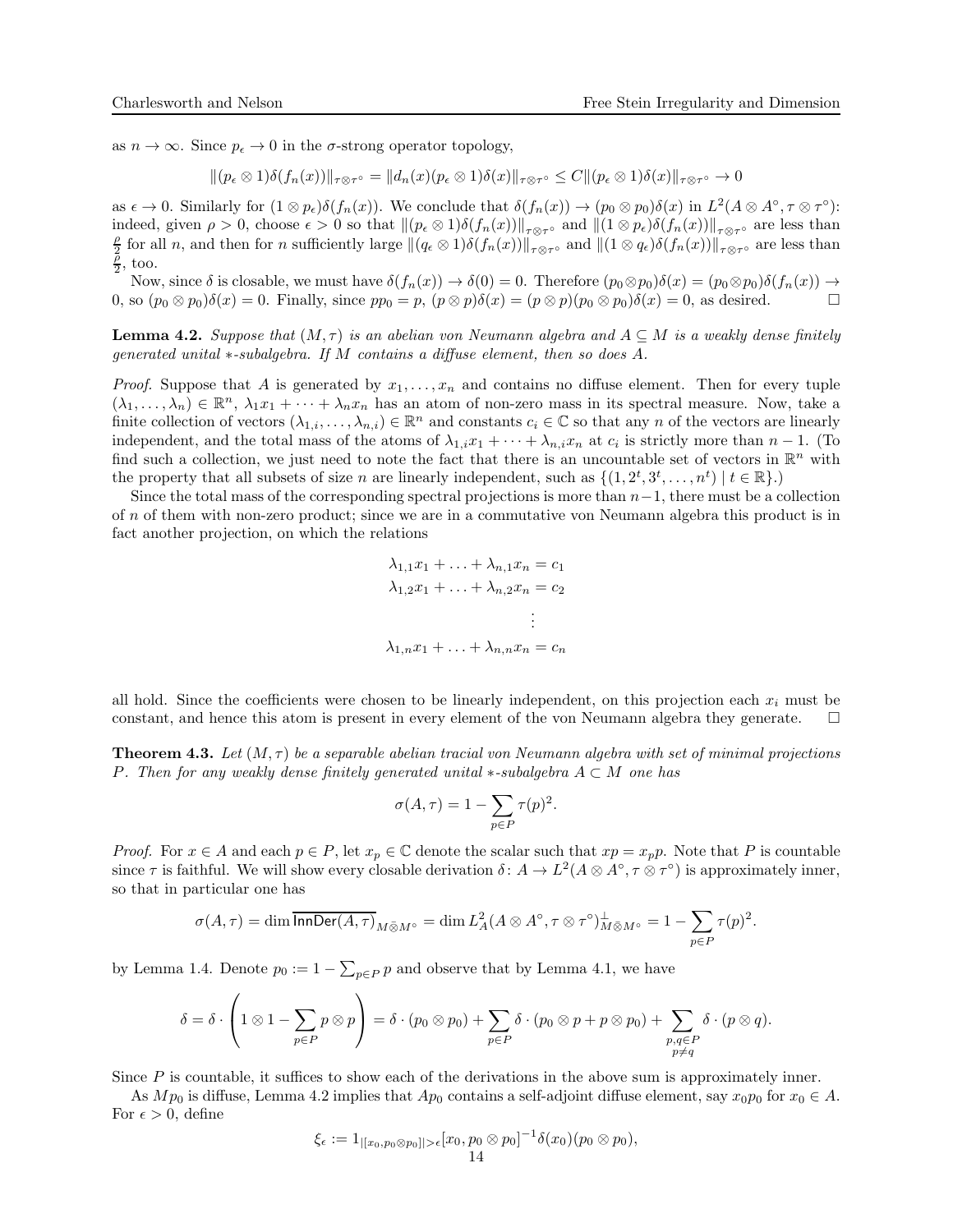where the inverse is as an operator on  $L^2(A \otimes A^{\circ}, \tau \otimes \tau^{\circ})(p_0 \otimes p_0)$ . Now, for any  $x \in A$ ,  $[x_0, x] = 0$  implies  $[x_0, \delta(x)] = [x, \delta(x_0)]$ . Multiplying by  $p_0 \otimes p_0$  yields

$$
[x,\xi_{\epsilon}] = 1_{|[x_0,p_0 \otimes p_0]| > \epsilon} [x_0,p_0 \otimes p_0]^{-1} [x,\delta(x_0)](p_0 \otimes p_0)
$$
  
= 1<sub>|[x\_0,p\_0 \otimes p\_0]| > \epsilon} [x\_0,p\_0 \otimes p\_0]^{-1} [x\_0,\delta(x)](p\_0 \otimes p\_0)  
= 1<sub>|[x\_0,p\_0 \otimes p\_0]| > \epsilon} \delta(x)(p\_0 \otimes p\_0).</sub></sub>

Since  $x_0p_0$  is diffuse,  $1_{|[x_0,p_0\otimes p_0]|>\epsilon}$  converges strongly to  $p_0\otimes p_0$ , and so  $[\cdot,\xi_\epsilon]\to \delta\cdot(p_0\otimes p_0)$  pointwise on A. Next, for  $p \in P$  and  $\epsilon > 0$  define

$$
\eta_{\epsilon} := (1_{|x_0p_0 - (x_0)_p p_0| > \epsilon} (x_0p_0 - (x_0)_p p_0)^{-1}) \cdot \delta(x_0)(p_0 \otimes p).
$$

Using  $[x_0, \delta(x)] = [x, \delta(x_0)]$  and  $(p_0 \otimes p) \cdot x_0 = (x_0)_p p_0 \otimes p$  gives

$$
[x, \eta_{\epsilon}] = (1_{|x_0p_0 - (x_0)_p p_0| > \epsilon} (x_0p_0 - (x_0)_p p_0)^{-1}) \cdot [x, \delta(x_0)](p_0 \otimes p)
$$
  
\n
$$
= (1_{|x_0p_0 - (x_0)_p p_0| > \epsilon} (x_0p_0 - (x_0)_p p_0)^{-1}) \cdot [x_0, \delta(x)](p_0 \otimes p)
$$
  
\n
$$
= (1_{|x_0p_0 - (x_0)_p p_0| > \epsilon} (x_0p_0 - (x_0)_p p_0)^{-1}) (x_0p_0 - (x_0)_p p_0) \cdot \delta(x)(p_0 \otimes p)
$$
  
\n
$$
= 1_{|x_0p_0 - (x_0)_p p_0| > \epsilon} \cdot \delta(x)(p_0 \otimes p).
$$

Since  $x_0p_0$  is diffuse,  $1_{|x_0p_0-(x_0)_pp_0|>\epsilon}$  converges  $\sigma$ -strongly to  $p_0$ , and thus  $[\cdot, \eta_{\epsilon}] \to \delta \cdot (p_0 \otimes p)$  pointwise on A. We omit the proof of  $\delta \cdot (p \otimes p_0)$ , which is similar.

Finally, fix a pair of distinct projections  $p, q \in P$ , and let  $a \in A$  be such that  $a_p \neq a_q$ . Such an element necessarily exists, since otherwise  $p - q \notin A'' = M$ . Define

$$
\zeta_{p,q}:=\frac{1}{a_p-a_q}\delta(a)(p\otimes q).
$$

Using  $[a, \delta(x)] = [x, \delta(a)]$  for  $x \in A$  gives

$$
(a_p - a_q)\delta(x)(p \otimes q) = (x_p - x_q)\delta(a)(p \otimes q) = (x_p - x_q)(a_p - a_q)\zeta_{p,q} = (a_p - a_q)[x, \zeta_{p,q}].
$$
  
Hence  $\delta(x)(p \otimes q) = [x, \zeta_{p,q}]$  is inner.

Corollary 4.4. Let  $\tau: \ell^{\infty} \to \mathbb{C}$  be a faithful normal tracial state, and let  $A \subset \ell^{\infty}$  be a weakly dense finitely generated unital ∗-subalgebra. Then

$$
\sigma(A,\tau) = 1 - \sum_{n=1}^{\infty} \tau(e_n)^2.
$$

# <span id="page-14-0"></span>5.  $L^2$ -Rigidity

Let  $(M, \tau)$  be a tracial von Neumann algebra. After [\[DI16\]](#page-21-3) we say a finite subset  $S \subset M$  is a non-amenability set for M if there exists a constant  $K > 0$  such that

<span id="page-14-2"></span><span id="page-14-1"></span>
$$
\|\xi\|_{\tau\otimes\tau^{\circ}} \le K \sum_{x\in S} \|[x,\xi]\|_{\tau\otimes\tau^{\circ}} \tag{3}
$$

for all  $\xi \in L^2(M \bar{\otimes} M^{\circ}, \tau \otimes \tau^{\circ})$ . It should be noted that this idea also appeared implicitly in the work of Connes, for example  $[Con76, Theorem 5.1.6]$ . The existence of such a set implies M has no amenable direct summand, and by  $[Con76]$  a  $II_1$  factor is non-amenable if and only if it has a non-amenability set.

If  $(M, \tau)$  has a non-amenability set, then [\(3\)](#page-14-1) implies

$$
L^{2}(A \otimes A^{\circ}, \tau \otimes \tau^{\circ}) \ni \xi \mapsto [\cdot, \xi] \in \mathsf{InnDer}(A, \tau)
$$
\n
$$
\tag{4}
$$

is injective for any finitely generated unital \*-subalgebra  $A \subset M$ . Hence  $L^2_A(A \otimes A^{\circ}, \tau \otimes \tau^{\circ}) = \{0\}$ , and so Lemma [1.4](#page-4-0) implies

$$
\sigma(A,\tau) \ge \dim \overline{\mathrm{InnDer}(A,\tau)}_{(A\otimes A^\circ)''} = \dim L^2(A\otimes A^\circ)_{(A\otimes A^\circ)''} = 1.
$$

Thus if  $\sigma(A, \tau) > 1$ , then  $\text{Der}_{1\otimes 1}(A, \tau)$  necessarily contains a non-inner derivation.

If one further assumes that A contains a non-amenability set, then any finite generating set  $X = X^* \subset A$ is a non-amenability set and [\(3\)](#page-14-1) implies the map in [\(4\)](#page-14-2) has a inverse bounded with respect to the  $\|\cdot\|_X$ -norm.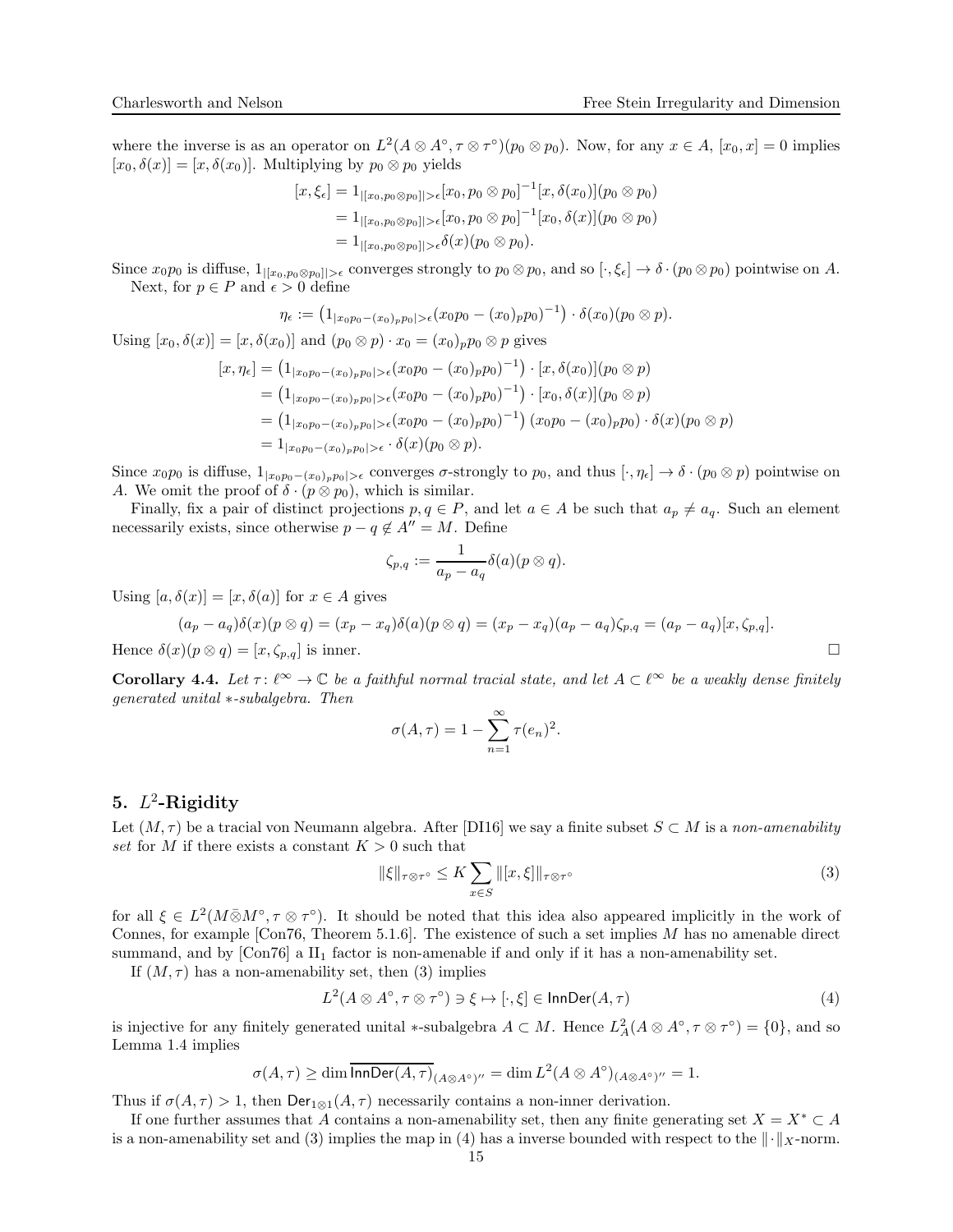In particular,  $\text{InnDer}(\mathbb{C}\langle X\rangle, \tau) = \overline{\text{InnDer}(\mathbb{C}\langle X\rangle, \tau)}$ ; that is, all approximately inner derivations are actually inner.

<span id="page-15-0"></span>**Theorem 5.1.** Let M be a non-amenable  $\text{II}_1$  factor with trace  $\tau$  and let  $A \subset M$  be a weakly dense finitely generated unital \*-subalgebra. If A contains a non-amenability set and  $\sigma(A, \tau) > 1$ , then M is not  $L^2$ -rigid. In particular, M is prime and does not have property Gamma.

*Proof.* By the discussion preceding the theorem,  $\sigma(A, \tau) > 1$  implies that there exists  $\delta \in \text{Der}_{1\otimes 1}(A, \tau)$  which is not inner. Then, recalling the notation from Subsection [1.3,](#page-2-0) at least one of the real derivations

$$
\operatorname{Re}(\delta) = \frac{1}{2}(\delta + \delta^{\dagger}) \qquad \text{or} \qquad \operatorname{Im}(\delta) = \frac{1}{2i}(\delta - \delta^{\dagger})
$$

is not inner, and hence unbounded by [\[Pet09,](#page-21-2) Theorem 2.2]. The result then follows immediately from [\[DI16,](#page-21-3) Theorem 1.1.

Equivalently, the above theorem states that if M is an  $L^2$ -rigid  $\text{II}_1$  factor, then  $\sigma(A, \tau) = 1$  for any weakly dense finitely generated unital ∗-subalgebra  $A \subset M$  containing a non-amenability set for M.

Remark 5.2. The hypothesis in Theorem [5.1](#page-15-0) that A contains a non-amenability set is only used to apply [\[DI16,](#page-21-3) Theorem 1.1]. Dabrowski and Ioana observed that this a necessary hypothesis (see [\[DI16,](#page-21-3) Remark 4.2]); however, their counterexample to the general case is that of an approximately inner derivation. The discussion preceding Theorem [5.1](#page-15-0) shows that  $\sigma(A, \tau) > 1$  implies A actually admits non-approximately inner derivations. It would be interesting to see if this condition on the free Stein dimension is strong enough to remove the non-amenability set hypothesis.

After [\[Pet09,](#page-21-2) Definition 3.1] we say a finite subset  $S \subset M$  is a non-Gamma set for M if there exists a constant  $K > 0$  such that

$$
\|\xi\|_{\tau} \le K \sum_{x \in S} \|[x,\xi]\|_2
$$

for all  $\xi \in L^2(M, \tau) \oplus \mathbb{C}$ . Note that this definition was motivated by [\[Pop86,](#page-21-12) Remark 4.1.6]. A II<sub>1</sub> factor M lacks property Gamma if and only if it has a non-Gamma set. Moreover, it follows from [\[Con76\]](#page-21-11) that a self-adjoint non-Gamma set for M is also a non-amenability set for M (see [\[DI16,](#page-21-3) Lemma 2.10] for a proof). We therefore obtain the following proposition as an immediate corollary of Theorem [5.1](#page-15-0) (or rather the discussion immediately following it) since  $II_1$  factors with property (T) are  $L^2$ -rigid (see [\[Pet09,](#page-21-2) Remark 4.2]). Since a direct proof is available and brief, we have also included it here.

**Proposition 5.3.** Let M be a II<sub>1</sub> factor with property (T) and trace  $\tau$ , and let  $A \subset M$  be a weakly dense finitely generated unital  $*$ -subalgebra. If A contains a non-Gamma set for M, then  $\sigma(A, \tau) = 1$ .

Proof. By [\[Pet09,](#page-21-2) Theorem 3.2], every closable derivation on A is inner. In particular, Der<sub>1⊗1</sub>(A,  $\tau$ ) =  $InnDer(A, \tau)$ . Also note that since M is diffuse, there are no A-central vectors in  $L^2(A \otimes A^\circ, \tau \otimes \tau^\circ)$ . Thus Lemma [1.4](#page-4-0) implies

$$
\sigma(A,\tau)=\dim\overline{\mathrm{InnDer}(A,\tau)}_{(A\otimes A^\circ)''}=\dim L^2(A\otimes A^\circ,\tau\otimes \tau^\circ)_{(A\otimes A^\circ)''}=1.
$$

# <span id="page-15-1"></span>6. Upper and Lower Free Stein Dimensions

By considering limits superior and inferior, we give two extensions of the free Stein dimension to ∗-algebras that are not finitely generated. This yields invariants for tracial non-commutative probability spaces that agree with the free Stein dimension when the ∗-algebra is finitely generated. In general it is difficult to even show these invariants are finite, let alone compute them explicitly. However for tracial von Neumann algebras, the results of previous sections allow us to do precisely that for a number of interesting examples.

**Definition 6.1.** Let  $(M, \tau)$  be a tracial von Neumann algebra. We define the upper free Stein dimension of an inclusion of unital  $*$ -subalgebras  $B \subset A \subset M$  as the quantity

$$
\overline{\sigma}(B \subset A, \tau) := \limsup_{X \to X^* \subset A} \sigma(B \subset B \langle X \rangle, \tau),
$$
  
16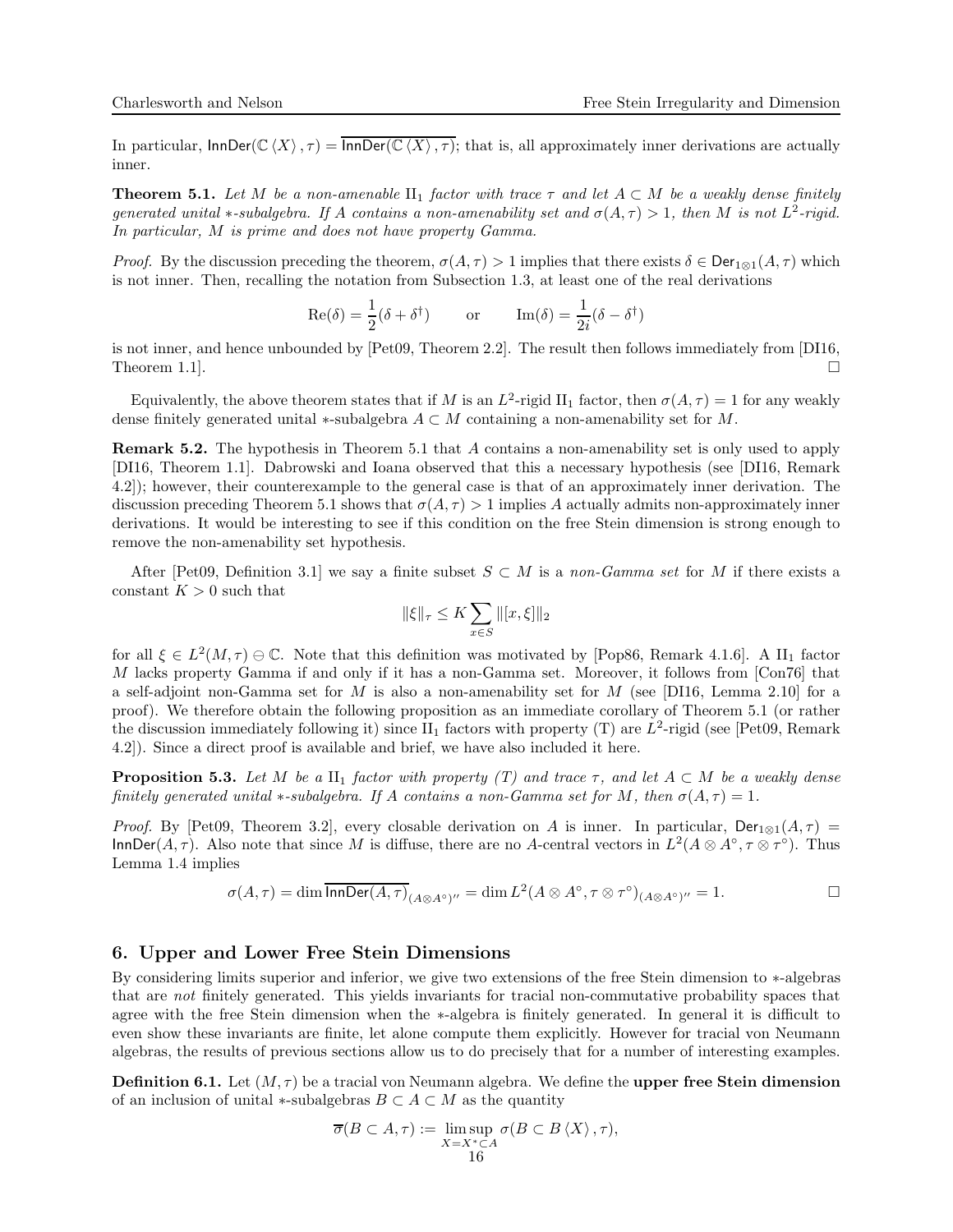where the limit supremum is over the directed set of self-adjoint finite subsets  $X$  of  $A$ , ordered by inclusion. Similarly, the lower free Stein dimension of  $B \subset A$  is the quantity

$$
\underline{\sigma}(B \subset A, \tau) := \liminf_{X=X^* \subset A} \sigma(B \subset B \langle X \rangle, \tau).
$$

For  $B = \mathbb{C}$ , we simply write  $\overline{\sigma}(A, \tau)$  and  $\underline{\sigma}(A, \tau)$ . If these two quantities agree, we write  $\sigma(B \subset A, \tau)$  for their common value, which we call the free Stein dimension of  $B \subset A$ .

If A is finitely generated over B, then clearly  $\sigma(B \subset A, \tau) = \overline{\sigma}(B \subset A, \tau) = \underline{\sigma}(B \subset A, \tau)$ . On the other hand, if A is infinitely generated over B then either of  $\overline{\sigma}(B \subset A, \tau)$  or  $\underline{\sigma}(B \subset A, \tau)$  could be infinite. Nevertheless, both are invariants of the non-commutative probability space  $(A, \tau)$  in the sense that they are fixed under trace-preserving ∗-isomorphisms.

<span id="page-16-0"></span>**Remark 6.2.** For unital \*-subalgebras  $B \subset A \subset M$ , fix any any unital \*-subalgebra  $B \subset A_0 \subset A$  which is finitely generated over  $B$ . It follows that

$$
\overline{\sigma}(B \subset A, \tau) = \limsup_{X=X^* \subset A} \sigma(B \subset A_0 \langle X \rangle, \tau),
$$

and similarly for the lower free Stein dimension.

For the remainder of the section we focus on tracial non-commutative probability spaces coming from tracial von Neumann algebras. We begin by extending some of the properties for the free Stein dimension to the upper and lower free Stein dimensions of tracial von Neumann algebras.

<span id="page-16-1"></span>**Proposition 6.3.** Let  $(M, \tau)$  be a tracial von Neumann algebra.

- (1) If M contains a self-adjoint diffuse element, then  $\sigma(M, \tau) \geq 1$ .
- (2) For any finite dimensional unital  $*$ -subalgebra  $B \subset M$ , one has

$$
\overline{\sigma}(M,\tau) = \overline{\sigma}(B \subset M, \tau) + \sigma(B, \tau)
$$

and

$$
\underline{\sigma}(M,\tau)=\underline{\sigma}(B\subset M,\tau)+\sigma(B,\tau).
$$

(3) Suppose

$$
(M,\tau) = \left(\bigoplus_{i=1}^d M_i, \sum_{i=1}^d \alpha_i \tau_i\right),
$$

for a family  $\{(M_i, \tau_i)\}_{i=1}^d$  of tracial von Neumann algebras and scalars  $\alpha_1, \ldots, \alpha_d > 0$  satisfying  $\sum_{i=1}^{d} \alpha_i = 1$ . Then

$$
\overline{\sigma}\left(\bigoplus_{i=1}^d M_i, \sum_{i=1}^d \alpha_i \tau_i\right) \leq \sum_{i=1}^d \alpha_i^2 \overline{\sigma}(M_i, \tau_i) + \alpha_i (1 - \alpha_i).
$$

and

$$
\underline{\sigma}\left(\bigoplus_{i=1}^d M_i, \sum_{i=1}^d \alpha_i \tau_i\right) \geq \sum_{i=1}^d \alpha_i^2 \underline{\sigma}(M_i, \tau_i) + \alpha_i (1 - \alpha_i).
$$

If  $\sigma(M_i, \tau_i)$  exists for all but possibly one  $i = 1, \ldots, d$ , then the above are equalities. (4) For any finite dimensional tracial von Neumann algebra  $(B, \phi)$ , one has

$$
\overline{\sigma}(M\otimes B,\tau\otimes \phi)\leq \overline{\sigma}(M,\tau)+\sigma(B,\phi)-\overline{\sigma}(M,\tau)\sigma(B,\phi)
$$

and

$$
\underline{\sigma}(M\otimes B,\tau\otimes\phi)\geq \underline{\sigma}(M,\tau)+\sigma(B,\phi)-\underline{\sigma}(M,\tau)\sigma(B,\phi).
$$

If B is a factor, then these are equalities.

Proof.

(1): Let 
$$
x \in M
$$
 be self-adjoint and diffuse. If  $X = \{x\}$ , then by [CN21, Theorem 3.8]  

$$
\underline{\sigma}(M) \ge \inf_{Y \supset X} \sigma(Y) \ge 1.
$$

(2): This follows immediately from Remark [6.2](#page-16-0) and Theorem [2.1.](#page-5-2)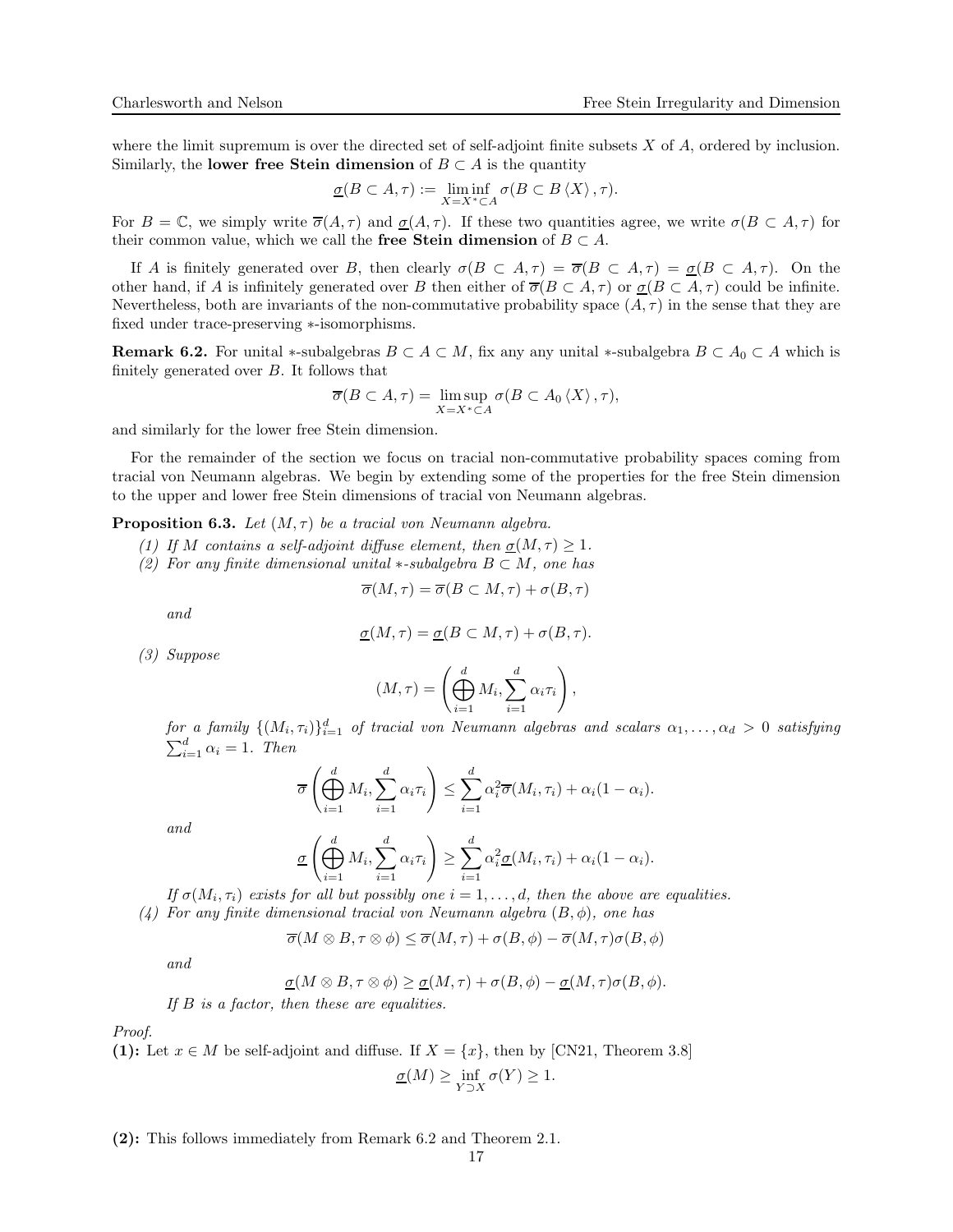(3): Let  $1_i \in M_j$  denote the unit for each  $i = 1, \ldots, d$ . For any finitely generated ∗-subalgebra  $A \subset \bigoplus_{i=1}^d M_i$ containing  $\{1_i\}_{i=1}^d$ , one has  $A = \bigoplus_{i=1}^d A1_i$ . Thus, by Remark [6.2](#page-16-0) and Theorem [2.4](#page-7-0) we have

$$
\overline{\sigma}(M,\tau) = \limsup_{X=X^*\subset M} \sigma(\mathbb{C}\langle X\cup\{1_i\}_{i=1}^d\rangle, \tau)
$$
  

$$
\leq \sum_{i=1}^d \alpha_i^2 \limsup_{X=X^*\subset M} \sigma(\mathbb{C}\langle X\rangle 1_i, \tau_i) + \alpha_i(1-\alpha_i) = \sum_{i=1}^d \alpha_i^2 \overline{\sigma}(M, \tau_i) + \alpha_i(1-\alpha_i).
$$

The inequality above is a consequence of the subaddivity of the limit supremum. Thus if  $\sigma(M_i, \tau_i)$  exists for all but possibly one  $i = 1, \ldots, d$ , then we in fact have equality above. The proof for the lower free Stein dimension is similar.

(4): First assume  $B = M_n(\mathbb{C})$  is a factor with  $\phi = \text{tr}_n$  and let  $\{e_{i,j} : 1 \leq i,j \leq n\} \subset M_n(\mathbb{C})$  be a family of matrix units. For any finitely generated \*-subalgebra  $A \subset M \otimes M_n(\mathbb{C})$  containing  $\{1 \otimes e_{i,j} : 1 \leq i,j \leq n\},\$ one has  $A = (1 \otimes \text{Tr})(A) \otimes M_n(\mathbb{C})$ . Thus, by Remark [6.2](#page-16-0) and Theorem [2.5](#page-7-2) we have

$$
\overline{\sigma}(M \otimes M_n(\mathbb{C}), \tau \otimes \operatorname{tr}_n) = \limsup_{X = X^* \subset M \otimes M_n(\mathbb{C})} \sigma(\mathbb{C}\langle X \cup \{1 \otimes e_{i,j} : 1 \le i, j \le n\} \rangle, \tau \otimes \operatorname{tr}_n)
$$
  
\n
$$
= 1 + \frac{1}{n^2} \limsup_{X = X^* \subset M \otimes M_n(\mathbb{C})} \sigma((1 \otimes \operatorname{Tr})(\mathbb{C}\langle X \rangle), \tau) - \frac{1}{n^2}
$$
  
\n
$$
= \frac{1}{n^2} \overline{\sigma}(M, \tau) + (1 - \frac{1}{n^2})
$$
  
\n
$$
= \overline{\sigma}(M, \tau) + \sigma(B, \phi) - \overline{\sigma}(M, \tau) \sigma(B, \phi)
$$

For the general case, B is necessarily a multimatrix algebra. Using the previous part and the factor case, one proceeds as in the proof of Corollary [2.6.](#page-9-0) The proof for the lower free Stein dimension is similar.  $\square$ 

**Corollary 6.4.** Let  $(M, \tau)$  be a tracial von Neumann algebra that admits a unital inclusion of the hyperfinite  $II_1$  factor  $\mathcal{R}$ . Then

$$
\overline{\sigma}(\mathcal{R}\subset M, \tau) \leq \overline{\sigma}(M, \tau) - 1
$$

and

$$
\underline{\sigma}(\mathcal{R}\subset M,\tau)\leq \underline{\sigma}(M,\tau)-1.
$$

*Proof.* For each  $n \in \mathbb{N}$  we can find a unital inclusion  $M_n(\mathbb{C}) \subset \mathcal{R} \subset M$ . So using Proposition [6.3.](#page-16-1)(2) we have

$$
\overline{\sigma}(\mathcal{R}\subset M, \tau)\leq \overline{\sigma}(M_n(\mathbb{C})\subset M, \tau)=\overline{\sigma}(M, \tau)-1+\frac{1}{n^2}.
$$

Taking the limit as  $n \to \infty$  yields the desired inequality. The proof for the lower free Stein dimension is identical. identical.

Using the results of the previous sections, we can show the free Stein dimension exists and compute it for certain tracial von Neumann algebras.

<span id="page-17-0"></span>**Theorem 6.5.** Let  $(M, \tau)$  be a tracial von Neumann algebra. If any of the following hold, then  $\sigma(M, \tau) = 1$ .

- $(1)$  M has diffuse center.
- (2) M is a finitely generated  $L^2$ -rigid  $\text{II}_1$  factor.
- (3) M is a  $\text{II}_1$  factor with  $\overline{\sigma}(M, \tau) < \infty$  and whose fundamental group contains an element of  $\mathbb{Q} \setminus \{1\}$ .

*Proof.* All three conditions imply  $\underline{\sigma}(M, \tau) \geq 1$  by Proposition [6.3.](#page-16-1)(1), and so it suffices to show  $\overline{\sigma}(M, \tau) \leq 1$ . (1): Let  $x_0 \in M \cap M'$  be a self-adjoint diffuse element. Then by Remark [6.2](#page-16-0) and Corollary [3.3](#page-10-0) one has

$$
\overline{\sigma}(M,\tau) = \limsup_{X=X^* \subset M} \sigma(\mathbb{C}\left\langle X \cup \{x_0\} \right\rangle, \tau) = 1.
$$

(2): Since M is an  $L^2$ -rigid  $\Pi_1$  factor, it is necessarily non-amenable. Let  $X_0 = X_0^* \subset M$  be a nonamenability set which generates  $M$ . By Remark [6.2](#page-16-0) and Theorem [5.1](#page-15-0) we have

$$
\overline{\sigma}(M,\tau) = \limsup_{X=X^*\subset M} \sigma(\mathbb{C}\langle X \cup X_0 \rangle, \tau) = 1.
$$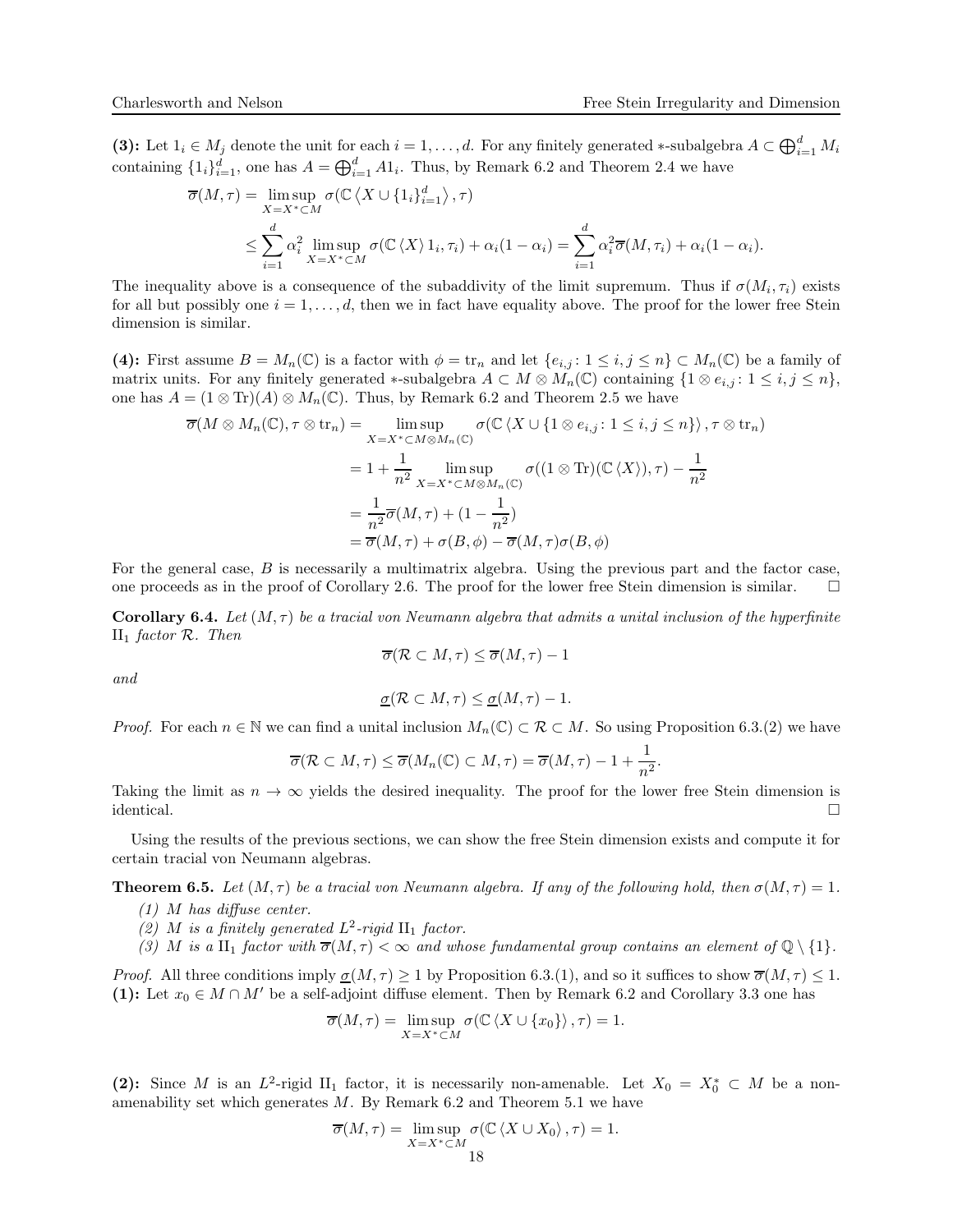(3): Let  $q \in \mathbb{Q} \setminus \{1\}$  be in the fundamental group of M. Without loss of generality,  $0 < q < 1$ , so that  $q = \frac{d}{n}$  for  $n \in \mathbb{N}$  and  $d \in \{1, ..., n-1\}$ . Let  $p \in M$  be a projection with  $\tau(p) = \frac{1}{n}$ . Then  $(M, \tau) \cong$  $(pMp \otimes M_d(\mathbb{C}), \tau^{(p)} \otimes \text{tr}_d)$  and so by Proposition [6.3.](#page-16-1)(4) we have

$$
\overline{\sigma}(M,\tau) = \overline{\sigma}(pMp, \tau^{(p)}) + \left(1 - \frac{1}{d^2}\right) - \left(1 - \frac{1}{d^2}\right)\overline{\sigma}(pMp, \tau^{(p)}) = \frac{1}{d^2}\overline{\sigma}(pMp, \tau^{(p)}) + 1 - \frac{1}{d^2}.
$$

Hence  $\overline{\sigma}(pMp, \tau^{(p)}) = 1 + d^2(\overline{\sigma}(M, \tau) - 1)$ . Since  $\tau(p) = \frac{1}{n}$  implies  $(M, \tau) \cong (pMp \otimes M_n(\mathbb{C}), \tau^{(p)} \otimes \text{tr}_n)$ , the same computation implies we also have  $\overline{\sigma}(pMp, \tau^{(p)}) = 1 + n^2(\overline{\sigma}(M, \tau) - 1)$ . Since  $\overline{\sigma}(M, \tau) < \infty$  and  $d \neq n$ , we must therefore have  $\overline{\sigma}(M, \tau) = 1$ .

Condition (1) of the previous theorem implies  $\sigma(M, \tau) = 1$  whenever M is a diffuse abelian von Neumann algebra. We can also readily extend Theorem [4.3](#page-13-0) to show that the free Stein dimension exists for any abelian von Neuman algebra, even those which are not separable:

<span id="page-18-0"></span>**Theorem 6.6.** Let  $(M, \tau)$  be an abelian tracial von Neumann algebra. Then

$$
\sigma(M,\tau)=1-\sum_p \tau(p)^2
$$

where the sum is over the minimal projections of M. In particular, for a probability space  $(X, \Omega, \mu)$  with atoms  $A \subset \Omega$  one has

$$
\sigma(L^{\infty}(X,\mu), \mathbb{E}) = 1 - \sum_{A \in \mathcal{A}} \mu(A)^2.
$$

*Proof.* We will first treat the case that M is separable. Let  $A \subseteq M$  be a \*-subalgebra which is finitely generated, weakly dense, and unital. By Theorem [4.3](#page-13-0) we have for any finite self-adjoint tuple  $X \subset M$  that

$$
\sigma(A\left\langle X\right\rangle, \tau) = 1 - \sum_{p} \tau(p)^2;
$$

then by Remark [6.2](#page-16-0) we conclude

$$
\overline{\sigma}(M,\tau) = \limsup_{X=X^* \subset M} \sigma(A \langle X \rangle, \tau) = 1 - \sum_p \tau(p)^2 = \liminf_{X=X^* \subset M} \sigma(A \langle X \rangle, \tau) = \underline{\sigma}(M,\tau).
$$

If M is not separable, we note that it nonetheless contains only countably many minimal projections. We may then realize M as the direct sum  $M_a \oplus M_d$  where  $M_a$  is separable and contains all the minimal projections, while  $M_d$  is diffuse; let  $\alpha$  be so that  $\tau = \alpha \tau |_{M_a} \oplus (1 - \alpha) \tau |_{M_d}$  in this decomposition. Then the upper (respectively, lower) free Stein dimension of  $M$  is bounded above (respectively, below) by

$$
\alpha^2 \sigma(M_a, \tau_a) + (1 - \alpha)^2 \sigma(M_d, \tau_d) + 2\alpha (1 - \alpha) = \alpha^2 \left(1 - \sum_p \tau_a(p)^2\right) + (1 - \alpha)^2 1 + 2\alpha (1 - \alpha) = 1 - \sum_p \tau(p)^2,
$$

by Proposition [6.3.](#page-16-1) (Here we have used the fact that  $\sigma(M_a, \tau_a)$  exists with the correct value by the first part of this argument, while  $\sigma(M_d, \tau_d) = 1$  by Theorem [6.5.](#page-17-0)) The claim follows.

We also have the following twist on Theorem [6.5.](#page-17-0)(3):

**Proposition 6.7.** Suppose that  $(M, \tau)$  is a  $\text{II}_1$  factor whose fundamental group contains an element of  $\mathbb{Q} \setminus \{1\}$ . If  $\underline{\sigma}(M, \tau) > 1$  then  $\sigma(M, \tau) = \infty$ .

Let  $(M, \tau)$  be a tracial von Neumann algebra with unital ∗-subalgebras  $B \subset A \subset M$  such that A is finitely generated over  $B$ . We conclude the paper by showing that the free Stein dimension over  $B$  of a certain Dirichlet algebra containing A (see [\[DL92,](#page-21-13) Section 5]) exists and equals  $\sigma(B \subset A, \tau)$  (see Theorem [6.9\)](#page-20-0). The idea is to define this Dirichlet algebra in a way that is "uniform" with respect to all  $\delta \in \text{Der}_{1\otimes 1}(B \subset A, \tau)$ . To begin, we make a few observations regarding  $\textsf{Der}_{1\otimes 1}(B \subset A, \tau)$ .

For any pair  $\delta_1, \delta_2 \in \text{Der}_{1\otimes 1}(B \subset A, \tau)$ , the map

$$
\delta_1 \oplus \delta_2 \colon A \to L^2(A, \tau)^2
$$

$$
x \mapsto (\delta_1(x), \delta_2(x))
$$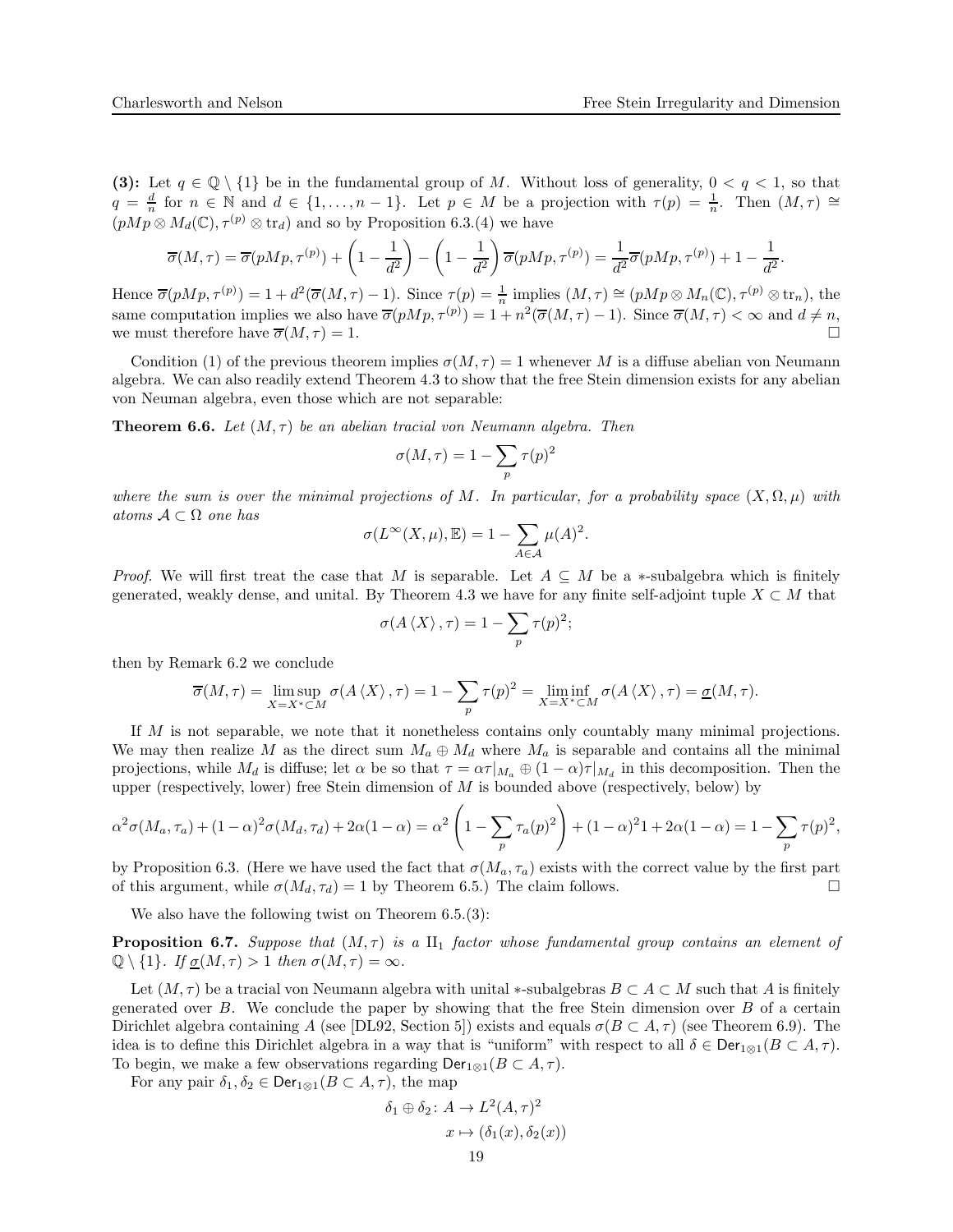is a closable derivation with dom $(\overline{\delta_1 \oplus \delta_2}) \subset \text{dom}(\overline{\delta_1}) \cap \text{dom}(\overline{\delta_2})$ . In particular,  $\text{Re}(\delta) \oplus \text{Im}(\delta)$  is a closable derivation for any  $\delta \in \text{Der}_{1\otimes 1}(A, \tau)$  with

<span id="page-19-0"></span>
$$
\text{dom}(\overline{\delta \oplus \delta^{\dagger}}) = \text{dom}(\overline{\text{Re}(\delta) \oplus \text{Im}(\delta)}).
$$

For any  $\xi$  in this common domain one has

$$
\overline{\delta}(\xi) = \overline{\text{Re}(\delta)}(\xi) + i \overline{\text{Im}(\delta)}(\xi) \qquad \overline{\delta^{\dagger}}(\xi) = \overline{\text{Re}(\delta)}(\xi) - i \overline{\text{Im}(\delta)}(\xi)
$$
\n
$$
\overline{\text{Re}(\delta)}(\xi) = \frac{1}{2} (\overline{\delta}(\xi) + \overline{\delta^{\dagger}}(\xi)) \qquad \overline{\text{Im}(\delta)}(\xi) = \frac{1}{2i} (\overline{\delta}(\xi) - \overline{\delta^{\dagger}}(\xi)) \qquad (5)
$$

Moreover,  $\text{Re}(\delta) \oplus \text{Im}(\delta)$  is real:

$$
\langle x\cdot(\mathrm{Re}(\delta)\oplus\mathrm{Im}(\delta))(y),(\mathrm{Re}(\delta)\oplus\mathrm{Im}(\delta))(z)\rangle=\langle (\mathrm{Re}(\delta)\oplus\mathrm{Im}(\delta))(z^*),(\mathrm{Re}(\delta)\oplus\mathrm{Im}(\delta))(y^*)\cdot x^*\rangle
$$

for all  $x, y, z \in A$ .

<span id="page-19-1"></span>**Proposition 6.8.** Let  $(M, \tau)$  be a tracial von Neumann algebra with unital ∗-subalgebras  $B \subset A \subset M$  such that A is finitely generated over B. Consider

$$
\mathcal{D} := \left\{ y \in \bigcap_{\delta \in \mathsf{Der}_{1\otimes 1}(B \subset A,\tau)} A'' \cap \mathit{dom}(\overline{\delta \oplus \delta^{\dagger}}) : \sup_{\delta \in \mathsf{Der}_{1\otimes 1}(B \subset A,\tau)} \frac{\|\overline{\delta}(y)\|}{\|\delta\|_{X}} < \infty \right\},\right\}
$$

where  $X = X^* \subset A$  satisfies  $B \langle X \rangle = A$ .

- (1)  $\mathcal D$  is a unital  $\ast$ -algebra containing A and is independent of X.
- (2) For any self-adjoint  $y \in \mathcal{D}$  and Lipschitz function  $f : \mathbb{R} \to \mathbb{R}$ , one has  $f(y) \in \mathcal{D}$ .
- (3) For any  $y \in \mathcal{D}$ , one has  $|y| \in \mathcal{D}$ .
- (4) For any  $c > 0$ ,

$$
\left\{ y \in \mathcal{D} \colon \sup_{\delta \in \mathsf{Der}_{1\otimes 1}(B \subset A,\tau)} \frac{\|\overline{\delta}(y)\|}{\|\delta\|_X} \leq c \right\}.
$$

is convex and closed in the weak operator topology.

Proof. By the discussion preceding the proposition,  $\text{Re}(\delta) \oplus \text{Im}(\delta)$  is a real closable derivation for all  $\delta \in$  $Der_{1\otimes 1}(B\subset A,\tau)$ . Therefore by [\[DL92\]](#page-21-13) and [\[Sau89\]](#page-21-14) (see also [\[Cip08,](#page-21-15) Chapter 4]) the set

$$
\mathcal{D}_{\delta} := M \cap \text{dom}(\overline{\text{Re}(\delta) \oplus \text{Im}(\delta)}) = M \cap \text{dom}(\overline{\delta \oplus \delta^{\dagger}})
$$

has the following properties: (i)  $\mathcal{D}_{\delta}$  a \*-algebra on which  $\text{Re}(\delta) \oplus \text{Im}(\delta)$  satisfies the Leibniz rule; (ii)  $f(y) \in D_{\delta}$  for any self-adjoint  $y \in \mathcal{D}_{\delta}$  and Lipschitz function  $f: \mathbb{R} \to \mathbb{R}$  with  $f(0) = 0$ ; and (iii)  $|y| \in \mathcal{D}_{\delta}$  for any  $y \in \mathcal{D}_\delta$ . These properties will be relevant for the proofs of (1), (2), and (3).

(1): D is independent of X since the  $\|\cdot\|_X$ -norm is equivalent to  $\|\cdot\|_Y$  for any other finite subset  $Y = Y^* \subset A$ satisfying  $B \langle Y \rangle = A$ . Also for any  $p \in B \langle T_X \rangle$  and  $\delta \in \text{Der}_{1 \otimes 1}(B \subset A, \tau)$ , one has

$$
\|\delta(p(X))\| \leq \sum_{x \in X} \|\operatorname{ev}_X(\partial_{x \colon B} p) \# \delta(x)\| \leq \max_{x \in X} \|\operatorname{ev}_X(\partial_{x \colon B} p)\| \|\delta\|_X.
$$

This shows  $A \subset \mathcal{D}$ .

Now, let  $\delta \in \text{Der}_{1\otimes 1}(B \subset A, \tau)$ ,  $y_1, y_2 \in \mathcal{D} \subset \mathcal{D}_{\delta}$ , and  $\alpha \in \mathbb{C}$ . The remarks at the beginning of the proof as well as [\(5\)](#page-19-0) imply

$$
\|\overline{\delta}(y_1 + \alpha y_2^*)\| = \|\overline{\delta}(y_1) + \alpha \overline{\delta^{\dagger}}(y_2)\| \le (c_1 + |\alpha|c_2) \|\delta\|_X
$$
  

$$
\|\overline{\delta}(y_1 y_2)\| = \|\overline{\delta}(y_1) \cdot y_2 + y_1 \cdot \overline{\delta}(y_2)\| \le (c_1 \|y_2\| + c_2 \|y_1\|) \|\delta\|_X,
$$

where  $c_1, c_2 > 0$  are independent of  $\delta$ . Hence  $\mathcal D$  is a  $\ast$ -algebra.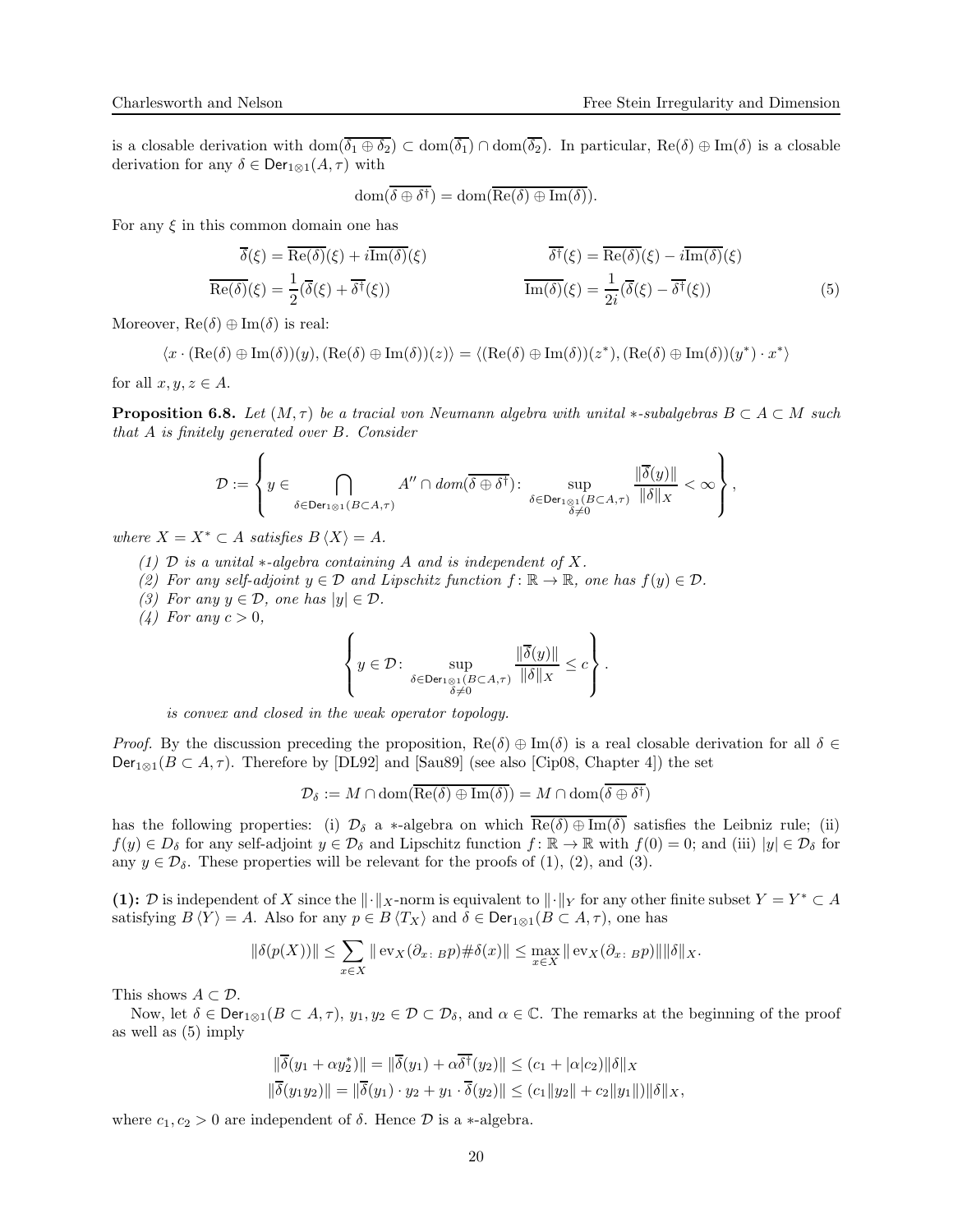$1/2$ 

(2): Since  $f(y) - f(1) = f_0(y)$  for  $f_0 := f - f(1)$  and  $A \subset \mathcal{D}$  is unital, it suffices to assume  $f(0) = 0$ . In this case, one has  $f(y) \in \mathcal{D}_{\delta}$  for all  $\delta \in \text{Der}_{1\otimes 1}(B \subset A, \tau)$  by the remarks at the beginning of the proof. Moreover, by [\[Cip08,](#page-21-15) Equation 4.7] we see that

$$
\left(\|\overline{\mathrm{Re}(\delta)}(f(y))\|_{\tau\otimes\tau^{\circ}}^2+\|\overline{\mathrm{Im}(\delta)}(f(y))\|_{\tau\otimes\tau^{\circ}}^2\right)^{1/2}\leq\|f\|_{\mathrm{Lip}}\left(\|\overline{\mathrm{Re}(\delta)}(y)\|_{\tau\otimes\tau^{\circ}}^2+\|\overline{\mathrm{Im}(\delta)}(y)\|_{\tau\otimes\tau^{\circ}}^2\right)^{1/2}.
$$

Using [\(5\)](#page-19-0), one then has

$$
\|\overline{\delta}(f(y))\|_{\tau\otimes\tau^{\circ}} = \frac{1}{\sqrt{2}} \left( \|\overline{\delta}(f(y))\|_{\tau\otimes\tau^{\circ}}^2 + \|\overline{\delta^{\dagger}}(f(y))\|_{\tau\otimes\tau^{\circ}}^2 \right)^{1/2} \n\leq \left( \|\overline{\text{Re}(\delta)}(f(y))\|_{\tau\otimes\tau^{\circ}}^2 + \|\overline{\text{Im}(\delta)}(f(y))\|_{\tau\otimes\tau^{\circ}}^2 \right)^{1/2} \n\leq \|f\|_{\text{Lip}} \left( \|\overline{\text{Re}(\delta)}(y)\|_{\tau\otimes\tau^{\circ}}^2 + \|\overline{\text{Im}(\delta)}(y)\|_{\tau\otimes\tau^{\circ}}^2 \right)^{1/2} \n\leq \frac{1}{\sqrt{2}} \|f\|_{\text{Lip}} \left( \|\overline{\delta}(y)\|_{\tau\otimes\tau^{\circ}}^2 + \|\overline{\delta^{\dagger}}(y)\|_{\tau\otimes\tau^{\circ}}^2 \right)^{1/2} \leq \|f\|_{\text{Lip}} c \|\delta\|_{X},
$$

where  $c > 0$  is independent of  $\delta$ . Thus  $f(y) \in \mathcal{D}$ .

(3): Consider the self-adjoint matrix

$$
\left(\begin{array}{cc} 0 & y^* \\ y & 0 \end{array}\right)
$$

with absolute value

$$
\left(\begin{array}{cc} |y| & 0 \\ 0 & |y^*| \end{array}\right).
$$

By the proof of the previous part, for  $\delta \in \text{Der}_{1\otimes 1}(B \subset A, \tau)$  we have

$$
\left\| \begin{pmatrix} \overline{\delta}(|y|) & 0 \\ 0 & \overline{\delta}(|y^*|) \end{pmatrix} \right\| \leq \frac{1}{\sqrt{2}} \left( \left\| \begin{pmatrix} 0 & \overline{\delta}(y^*) \\ \overline{\delta}(y) & 0 \end{pmatrix} \right\|^2 + \left\| \begin{pmatrix} 0 & \overline{\delta^{\dagger}}(y^*) \\ \overline{\delta^{\dagger}}(y) & 0 \end{pmatrix} \right\|^2 \right)^{1/2}
$$

$$
= \left( \|\overline{\delta}(y)\|_{\tau \otimes \tau^{\circ}}^2 + \|\overline{\delta^{\dagger}}(y)\|_{\tau \otimes \tau^{\circ}}^2 \right)^{1/2} \leq \sqrt{2}c \|\delta\|_{X},
$$

where  $c > 0$  is independent of  $\delta$ . Thus  $|y| \in \mathcal{D}$ .

(4): The convexity of these sets is clear, and so it suffices to show they are closed in the strong operator topology. Let  $(y_i)_{i\in I} \subset \mathcal{D}$  be a net converging strongly to some  $y \in M$  and satisfying  $\|\delta(y_i)\|_{\tau\otimes\tau^{\circ}} \leq c\|\delta\|_X$ for all  $\delta \in \text{Der}_{1\otimes 1}(B \subset A, \tau)$ . Consequently,  $||y - y_i||_{\tau} \to 0$  and

$$
\limsup_{i \to \infty} \left( \|\overline{\delta}(y_i)\|_{\tau \otimes \tau^{\circ}}^2 + \|\overline{\delta^{\dagger}}(y_i)\|_{\tau \otimes \tau^{\circ}}^2 \right)^{1/2} \leq c \left( \|\delta\|_{X}^2 + \|\delta^{\dagger}\|_{X}^2 \right)^{1/2}.
$$

This shows  $y \in \text{dom}(\delta \oplus \delta^{\dagger})$ . Moreover

$$
\|\overline{\delta}(y)\|_{\tau\otimes\tau^{\circ}} \leq \limsup_{i\in\infty} \|\overline{\delta}(y_i)\|_{\tau\otimes\tau^{\circ}} \leq c\|\delta\|_X.
$$

<span id="page-20-0"></span>**Theorem 6.9.** Let  $(M, \tau)$  be a tracial von Neumann algebra with unital  $*$ -subalgebras  $B \subset A \subset M$  such that A is finitely generated over B. For D as in Proposition [6.8,](#page-19-1)  $\sigma(B \subset \mathcal{D}, \tau) = \sigma(B \subset A, \tau)$ .

Proof. By Remark [6.2](#page-16-0) it suffices to show

$$
\sigma(B\subset A\langle Y\rangle,\tau)=\sigma(B\subset A,\tau)
$$

for any finite subset  $Y = Y^* \subset \mathcal{D}$ . Fix such a subset and consider the right  $A \otimes A^{\circ}$ -linear map

$$
\begin{aligned} \mathrm{Der}_{1\otimes 1}(B\subset A\left\langle Y\right\rangle,\tau)&\rightarrow \mathrm{Der}_{1\otimes 1}(B\subset A,\tau)\\ \delta&\mapsto \delta|_A. \end{aligned}
$$

If  $\delta|_A \equiv 0$ , then  $Y \subset A'' \subset \text{ker}(\overline{\delta})$  by closability and hence  $\delta \equiv 0$ . Therefore the map is injective. It is surjective because for any  $\delta \in \text{Der}_{1\otimes 1}(B \subset A, \tau)$  we have  $Y \subset A'' \cap \text{dom}(\overline{\delta \oplus \delta^{\dagger}})$  and thus  $\overline{\delta}|_{A\langle Y \rangle} \in$